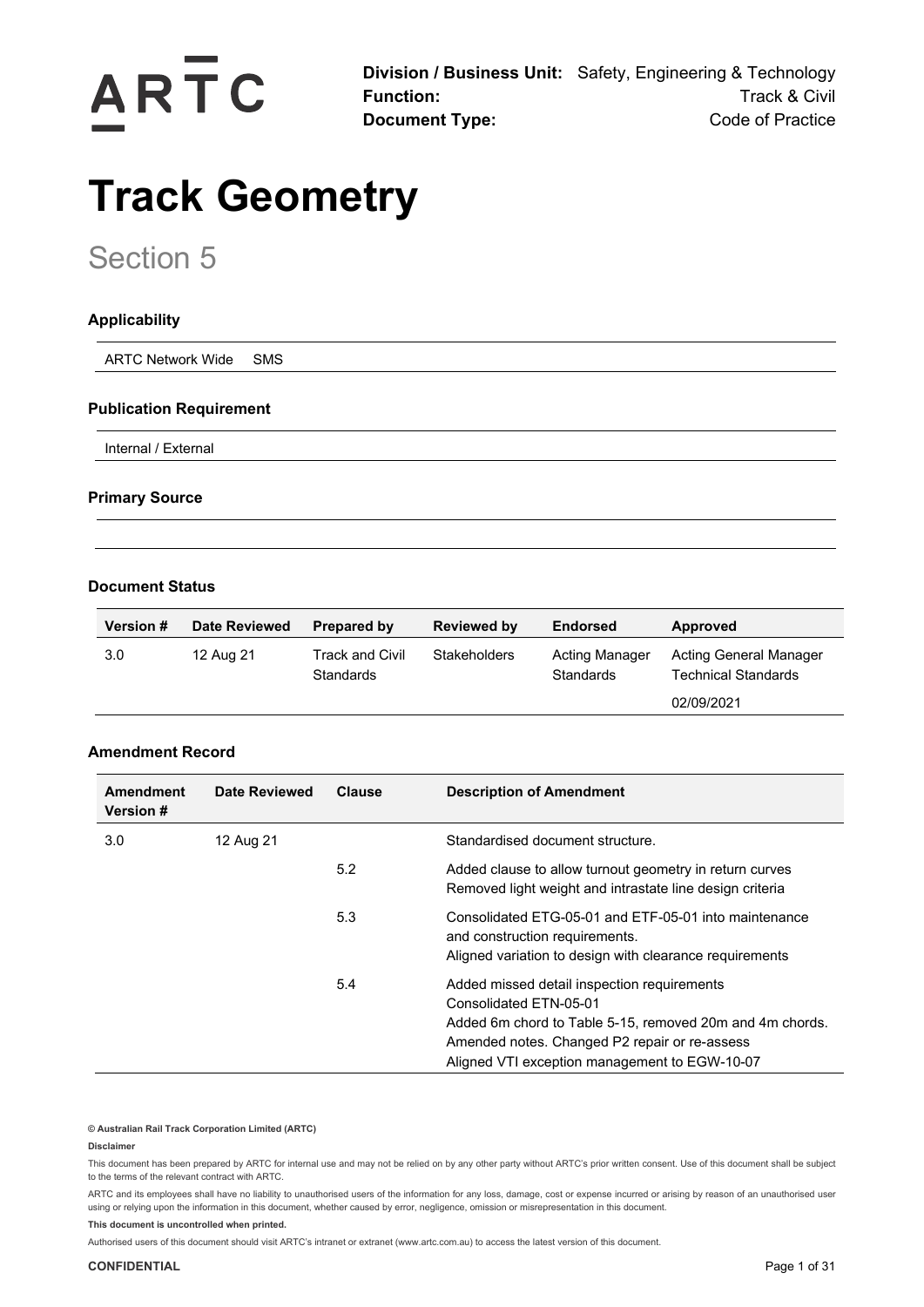# ARTC

# <span id="page-1-0"></span>**Table of Contents**

| 5 |     |       |  |  |
|---|-----|-------|--|--|
|   | 5.1 |       |  |  |
|   |     | 5.1.1 |  |  |
|   |     | 5.1.2 |  |  |
|   |     | 5.1.3 |  |  |
|   | 5.2 |       |  |  |
|   |     | 5.2.1 |  |  |
|   |     | 5.2.2 |  |  |
|   |     | 5.2.3 |  |  |
|   |     | 5.2.4 |  |  |
|   |     | 5.2.5 |  |  |
|   | 5.3 |       |  |  |
|   |     | 5.3.1 |  |  |
|   |     | 5.3.2 |  |  |
|   |     | 5.3.3 |  |  |
|   | 5.4 |       |  |  |
|   |     | 5.4.1 |  |  |
|   |     | 5.4.2 |  |  |
|   |     | 5.4.3 |  |  |
|   |     | 5.4.4 |  |  |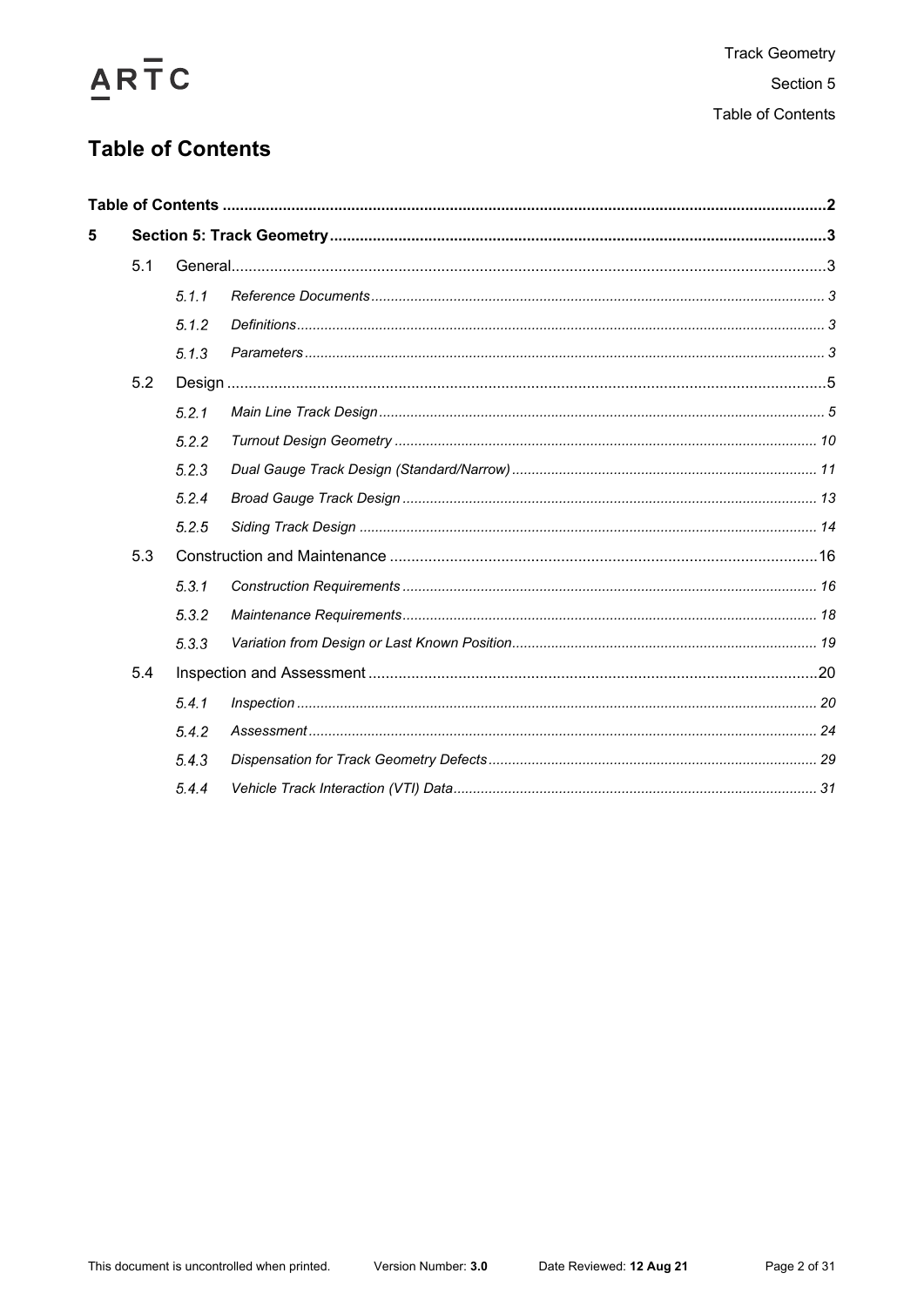

# <span id="page-2-0"></span>**5 Section 5: Track Geometry**

# <span id="page-2-1"></span>**5.1 General**

## <span id="page-2-2"></span> $5.1.1$ **Reference Documents**

The following documents support this Standard:

- ARTC Code of Practice Section 7: Clearances
- PP-135 Mechanised Track Surfacing
- EGW-10-07 Vehicle Track Interactions Exception Management

## <span id="page-2-3"></span> $5.1.2$ **Definitions**

The following terms and acronyms are used within this document:

| <b>TERM OR ACRONYM</b> | <b>DESCRIPTION</b>                                                                                                                         |
|------------------------|--------------------------------------------------------------------------------------------------------------------------------------------|
| <b>ARTC</b>            | Australian Rail Track Corporation Ltd.                                                                                                     |
| <b>CER</b>             | Civil Engineering Representative as per PEO-PR-008 Engineering.<br>Design and Project Management Identification of Competence<br>Procedure |
| Clearance Point        | The point between two converging tracks where one vehicle is able to<br>pass another on the adjacent track with sufficient clearances.     |
| COP                    | ARTC Track & Civil Code of Practice                                                                                                        |
| Superelevation         | The height difference, at a common location, between the running<br>surface of both rails. Also known as cross level and track cant.       |

## <span id="page-2-5"></span><span id="page-2-4"></span> $5.1.3$ **Parameters**

The following parameters are used within this document:

*Table 5-1: Parameters and Units*

| <b>PARAMETER</b>                                         | <b>SYMBOL</b>    | <b>UNIT</b>         |
|----------------------------------------------------------|------------------|---------------------|
| Speed (Design)                                           | V                | km/h                |
| Equilibrium superelevation                               | $E_e$            | mm                  |
| Applied superelevation                                   | $E_{a}$          | mm                  |
| Applied negative superelevation                          | $E_{na}$         | mm                  |
| Difference in applied superelevation                     | $\Delta E_a$     | mm                  |
| Superelevation ramp rate                                 | $E_{r}$          | 1 in $\overline{a}$ |
| Rate of change of superelevation                         | Earoc            | mm/s                |
| Superelevation deficiency / excess (negative deficiency) | D                | mm                  |
| Superelevation deficiency horizontal bend                | $D_{\beta}$      | mm                  |
| Difference in deficiency                                 | ΔD               | mm                  |
| Rate of change of superelevation deficiency / excess     | $D_{\text{roc}}$ | mm/s                |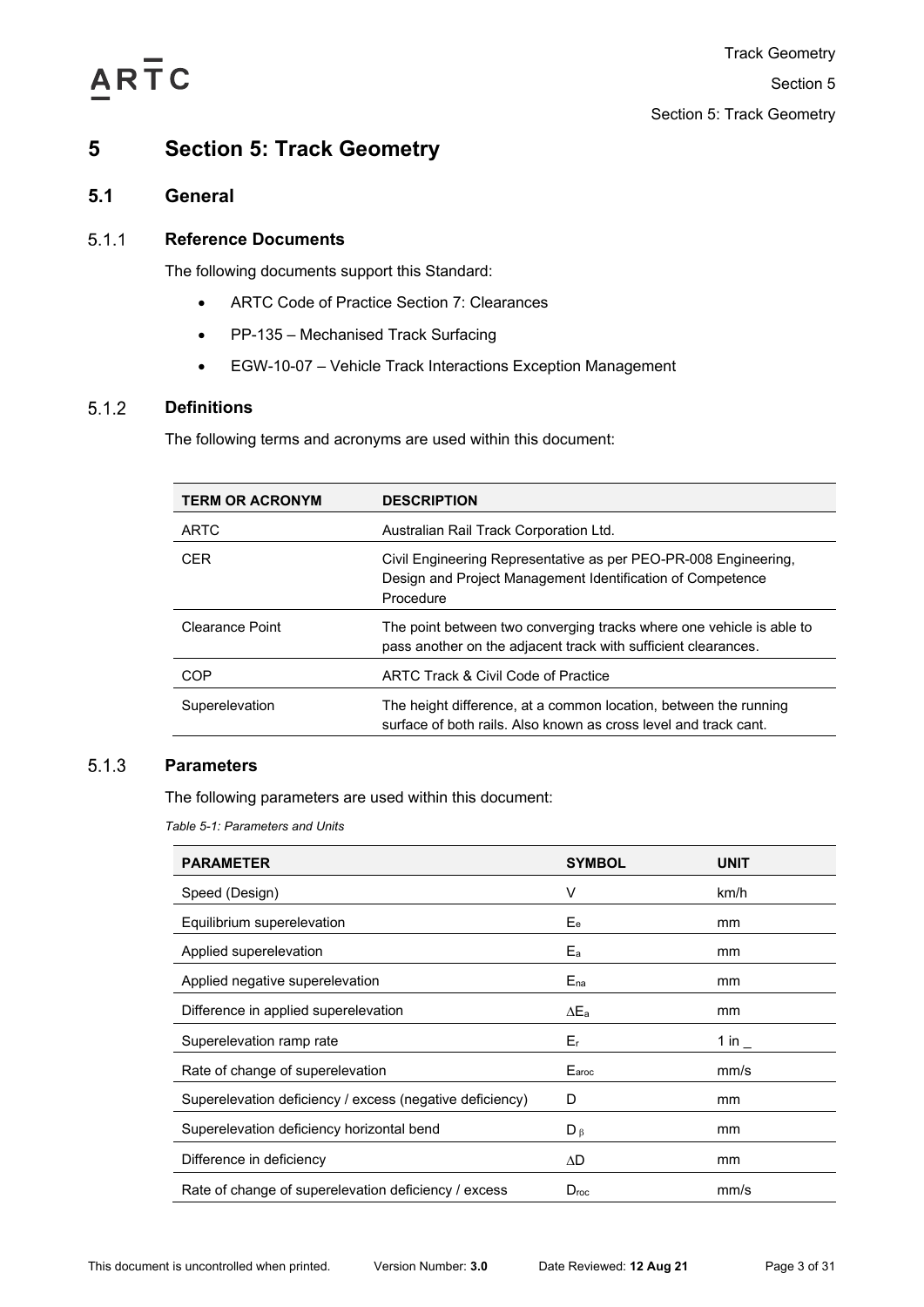# ARTC

Track Geometry

Section 5

Section 5: Track Geometry

| <b>SYMBOL</b> | <b>UNIT</b> |
|---------------|-------------|
|               | m           |
| Lr            | m           |
| ß             | degrees     |
| R             | m           |
| $R_v$         | m           |
| G             | 1 in        |
| $B_c$         | m           |
|               |             |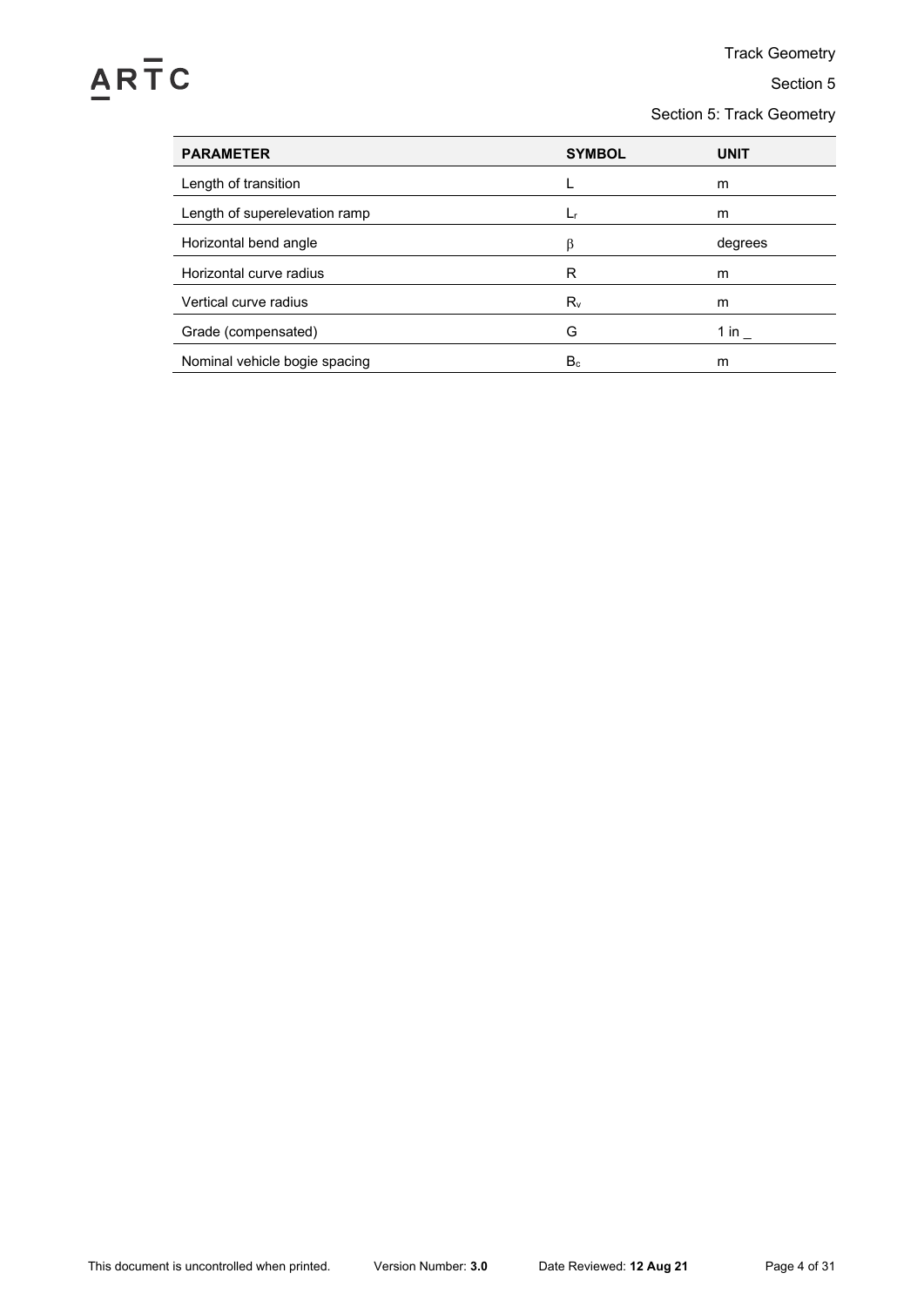# $AR<sub>1</sub>$  $C$

# <span id="page-4-0"></span>**5.2 Design**

The design geometry should be derived using the equations given in [5.2.1.1.](#page-4-2) Terms and units used in these equations are defined in [Table 5-1.](#page-2-5) Inputs to these equations should be determined through;

- rigorous analytical or empirical processes; or
- the design data given in [Table 5-2,](#page-7-0) [Table 5-3,](#page-8-0) [Table 5-4](#page-9-1) and [Table 5-5.](#page-10-1)

In [Table 5-2,](#page-7-0) [Table 5-3,](#page-8-0) [Table 5-4](#page-9-1) and [Table 5-5](#page-10-1) the "desirable" design limits provide for general business requirements for comfort and safety, and represent preferred engineering practice.

Desirable limits are based on timber sleepered, jointed track. Less restrictive limits may apply to track of better configuration. They allow for normal low maintenance track, based on current experience.

All design should normally conform to these desirable design limits. The "absolute limit" (maximum or minimum) allows for the track to be maintained within the safety limits but may result in higher maintenance requirements and costs.

The use of values between "desirable" and "absolute limit" shall require approval from the relevant business unit maintenance budget authority.

The use of values more severe than the "absolute limit" shall require an Engineering Waiver supported by full site-specific justifications including risk assessments as appropriate and verification of the characteristics of the rolling stock affected.

Turnout design limits for basic parameters are shown in [Table 5-4.](#page-9-1) Design limits for turnout geometry may be applied both the turnout and the adjacent return curves.

Values specified for Interstate are to be used for Intrastate and Light Weight Lines.

## <span id="page-4-2"></span><span id="page-4-1"></span> $5.2.1$ **Main Line Track Design**

## $5.2.1.1$ **Design geometry**

# *5.2.1.1.1 Track Speed*

Track speeds are posted in multiples of 5km/h. Calculated speed should be rounded up or down to the nearest 5km/hr. speed band e.g. 73 km/hr. becomes 75km/hr. and 71.5 km/hr. becomes 70 km/hr.

# <span id="page-4-3"></span>*5.2.1.1.2 Circular curves*

For standard gauge on circular curves of constant radius:

$$
V = \sqrt{\frac{\text{R.E}_e}{11.82}}
$$
 (Eq. 5.1)

For narrow gauge on circular curves of constant radius:

$$
V = \sqrt{\frac{\text{R.E}_e}{8.9}}\tag{Eq. 5.2}
$$

Where  $E_e = E_a + D$ 

Where track is designed for a controlled system with basically one operation and hence a choice of superelevation and superelevation deficiency, the normal value of superelevation deficiency to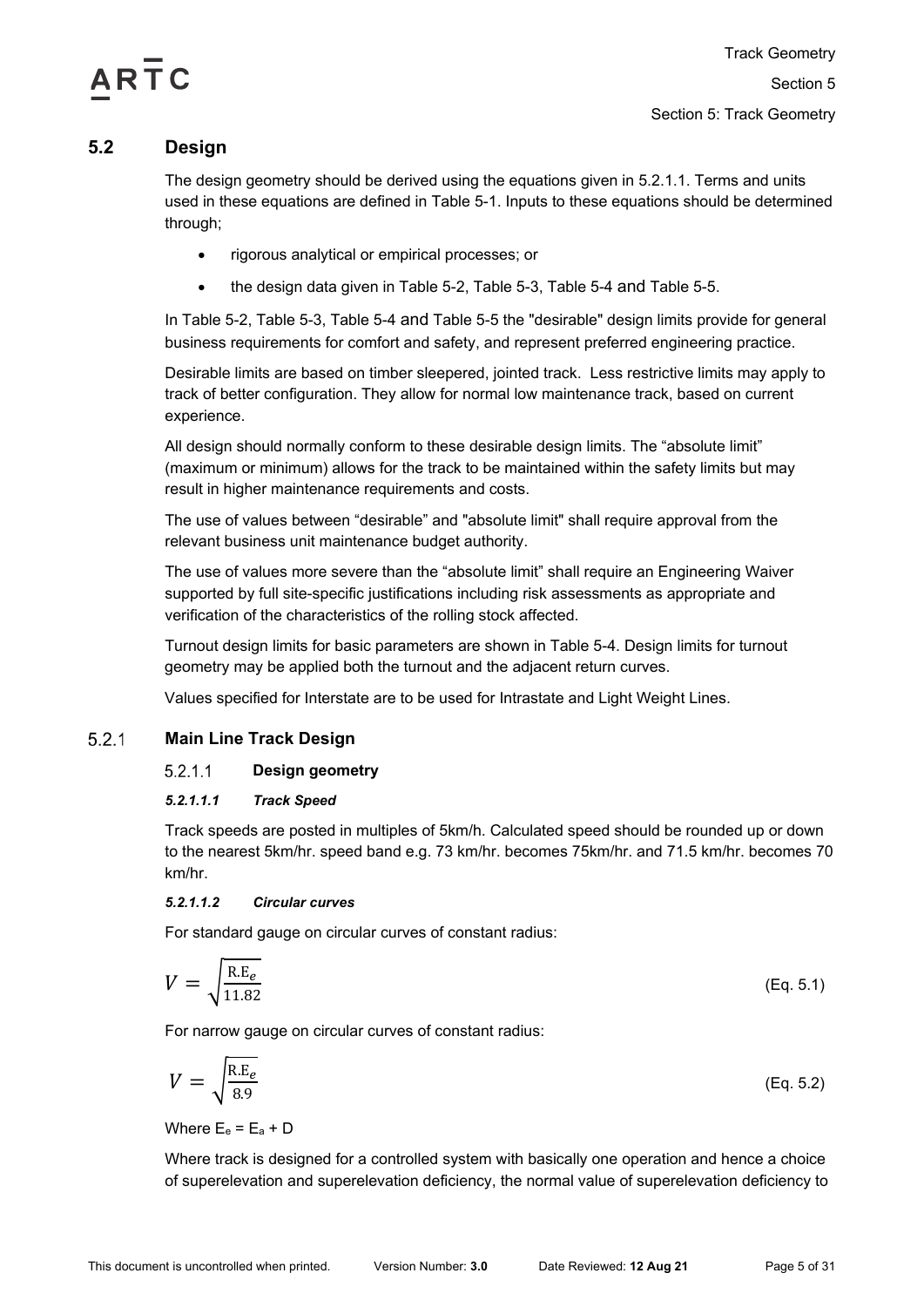

Section 5: Track Geometry

be applied is 20mm to the typical operating speed. This requirement is in line with the principle that a level of positive deficiency is desirable to promote consistent vehicle tracking.

Equation 5.1 and 5.2 are such that in dual gauge track the sleeper position will result in the same operating speed for both gauges.

## *5.2.1.1.3 Gauge Widening*

Main line standard gauge curves between 160 and 200m radius shall have the gauge widened by 6mm to 1441mm.

Main line narrow gauge curves between 160 and 300m radius shall have the gauge widened by 6mm to 1073mm.

## *5.2.1.1.4 Transition curves*

Transition curve geometry should be a cubic parabola or a clothoid.

On a transition curve from a tangent track to a circular curve or between curves of similar flexure with no intervening straight (i.e. compound curves):

$$
V = \frac{3.6 \text{ L.D}_{\text{roc}}}{\Delta D} \tag{Eq. 5.3}
$$

Where the adopted transition curve is less than Bc in length, a virtual transition is adopted where:

$$
V = \frac{3.6 \, \text{B}_c \cdot \text{D}_{\text{roc}}}{\Delta D} \tag{Eq. 5.4}
$$

The length of the superelevation ramp in a transition curve is given by:

$$
L_R = \frac{E_r \Delta E_a}{1000} \tag{Eq. 5.5}
$$

Where the actual transition curve length is not sufficient to allow full development of superelevation on the transition curve (i.e.  $L < L<sub>R</sub>$ ) the development of superelevation on straight or circular curved track at either end of a transition curve is permitted.

Where the length of superelevation ramp is less than the transition length (i.e.  $L_R < L$ ), the superelevation should be developed over the full length of the transition.

# *5.2.1.1.5 Vertical Curves*

Vertical curves of suitable average curve radius should be used where there are changes in gradient greater than 1 in 500. They should be parabolic and not less than 15m in length.

For the purpose of determining the length of the vertical curve, the actual parabolic curve is often equated to a circular curve with an average vertical curve radius. Rather than provide for a large number of vertical curve lengths, the length selected for a vertical curve is generally rounded up to the next length in a range of incremental curve lengths defined by the infrastructure owner.

The "desirable" values for average vertical curve radii given in Table 5 3 are based on limiting vertical acceleration and are calculated as follows:

$$
V = \sqrt{2.R_V}
$$
 (Eq. 5.6)

Table 5 3 also defines the absolute minimum vertical curve radii for sags and summits.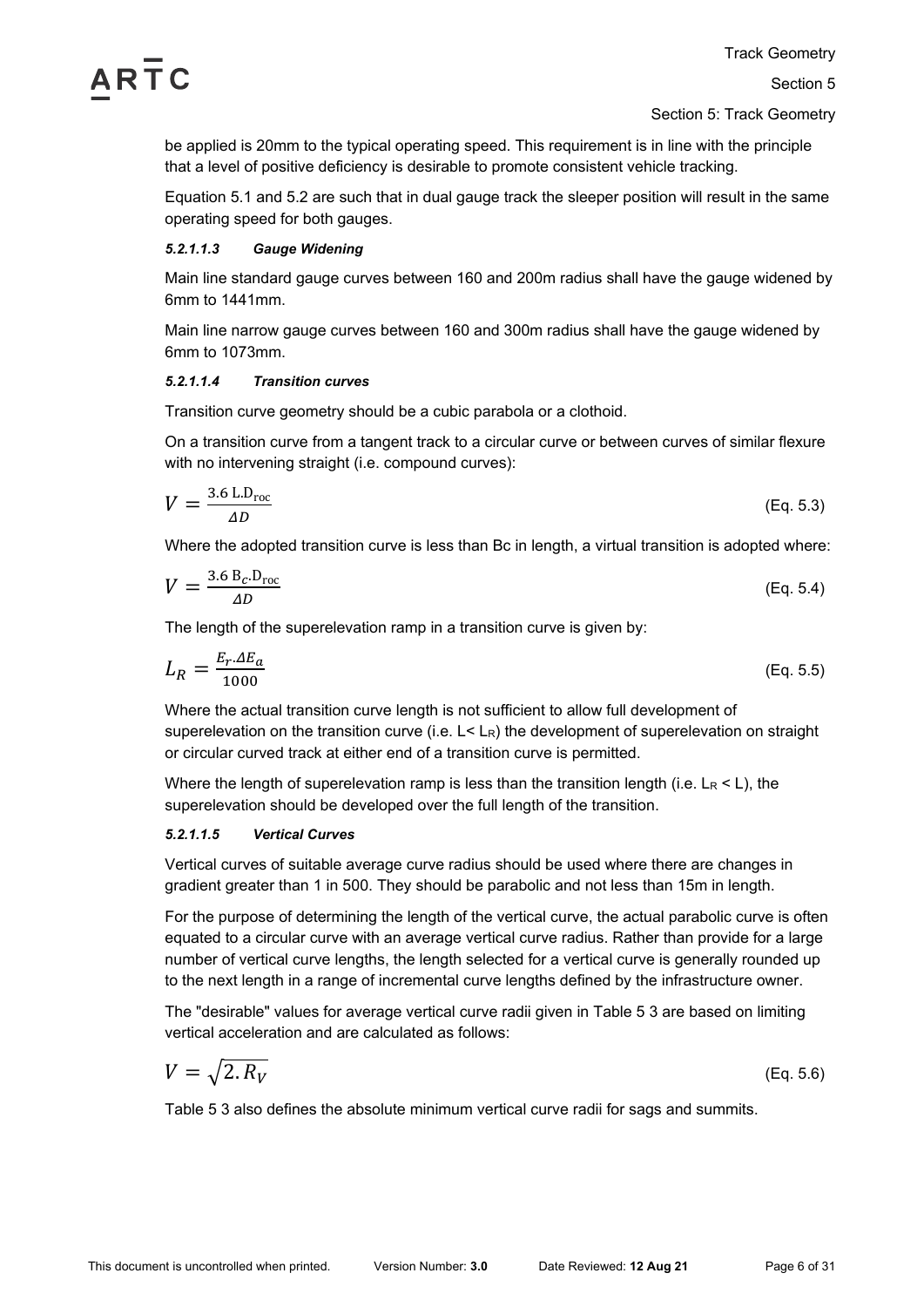

## *5.2.1.1.6 Horizontal bends*

On a bend of β degrees between straights:

$$
V = \sqrt{\frac{4.85 \, D_B.B_c}{\beta}}
$$
 (Eq. 5.7)

*Note: Horizontal bends in the track are undesirable and should be avoided.*

# *5.2.1.1.7 Length of straights and curves*

Between similar-flexure curves a transition curve should be provided.

Between contra-flexure curves a straight of minimum length Bc should be provided

The minimum length of straight may be reduced at similar-flexure crossovers.

Circular and transition curves should have a minimum length of Bc.

Superelevation ramps should have a minimum length of Bc including between curves in a compound curve.

Where a straight is to be placed between main line curves the desirable straight length is 60m.

## *5.2.1.1.8 Geometric design documentation*

The design details pertaining to the current design should be maintained and should include:

- Survey coordinates and datums if available.
- Location details.
- Curvature.
- Grade.
- Superelevation.
- Maximum speed.
- Transition length.
- Superelevation ramp.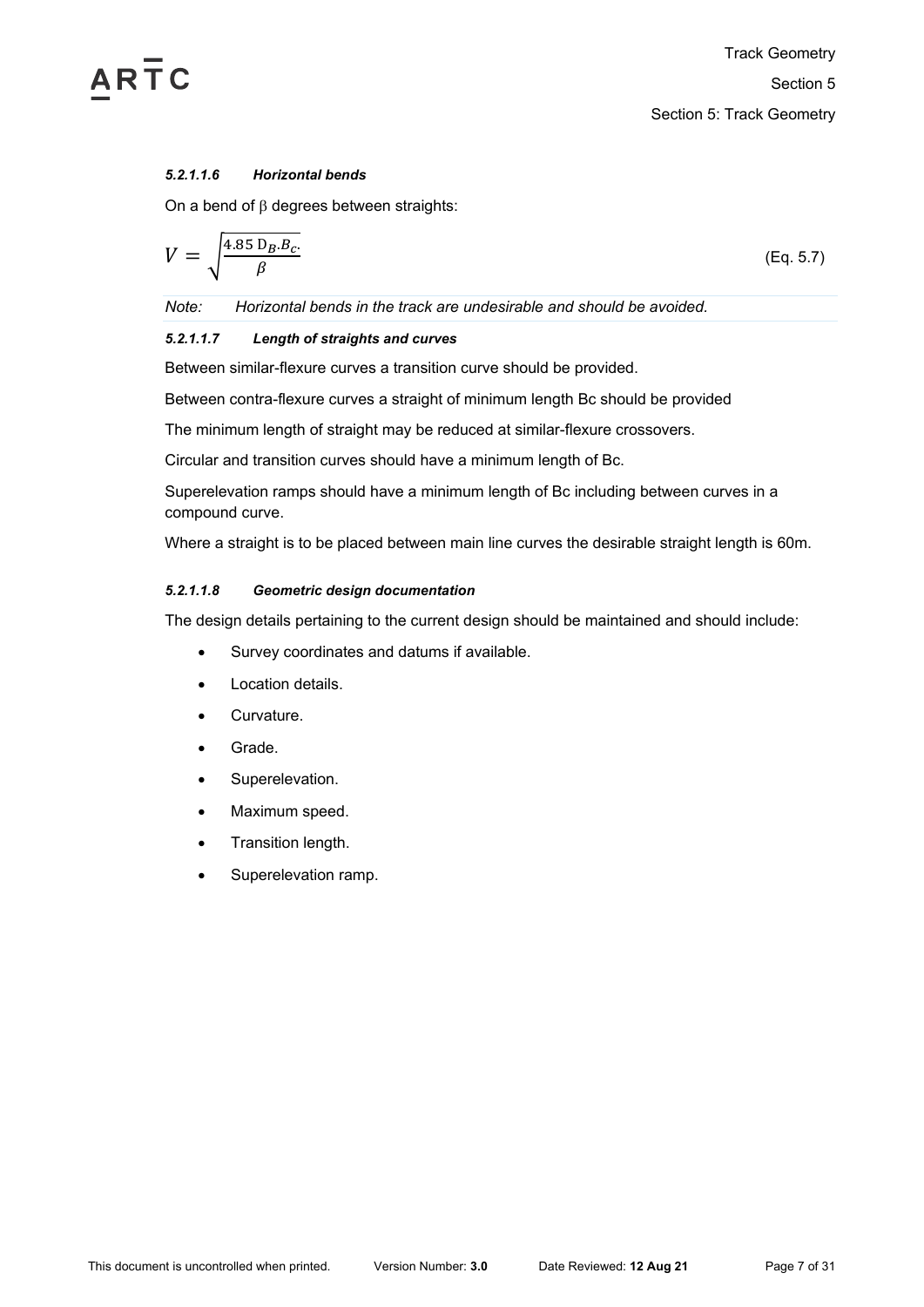# $\overline{AR}$   $\overline{T}$   $C$

Section 5: Track Geometry

<span id="page-7-0"></span>*Table 5-2: Desirable and Absolute Limits for Design Parameters Heavy Haul and Interstate Lines and XPT Type Trains*

| <b>REF</b>     | <b>PARAMATER</b>                                                                                                                                                  | <b>SYMBOL</b><br>(unit)    | <b>DESIRABLE</b>         | <b>ABSOLUTE</b><br><b>LIMIT</b> |
|----------------|-------------------------------------------------------------------------------------------------------------------------------------------------------------------|----------------------------|--------------------------|---------------------------------|
| $\mathbf{1}$   | Applied superelevation<br>Except at platforms:<br>Interstate Lines<br>Heavy Haul lines                                                                            | $E_a$ (mm)                 | 125<br>125               | 150<br>140                      |
|                | At platforms (all lines)                                                                                                                                          |                            | 75                       | 110                             |
| $\overline{2}$ | Applied negative superelevation (only applies to<br>divergent roads over contraflexure turnouts)                                                                  | $E_{na}(mm)$               | Nil                      | 55                              |
| 3              | Superelevation ramp rate                                                                                                                                          | $E_r$                      | 1:500                    | 1:300                           |
| 4              | Superelevation deficiency<br>Plain track:                                                                                                                         | $D$ (mm)                   |                          |                                 |
|                | XPT type passenger trains                                                                                                                                         |                            | 110                      | 110                             |
|                | Heavy Haul lines                                                                                                                                                  |                            | 70                       | 75                              |
|                | Interstate lines                                                                                                                                                  |                            | 75                       | 80                              |
|                | Interstate lines for operation at enhanced<br>performance speed (EP) for curves between<br>235m and 501m radius<br>Diverging track in conventional turnouts [1]   |                            | 110                      | 110                             |
|                | XPT type passenger trains                                                                                                                                         |                            | 100                      | 110                             |
|                | Heavy Haul lines                                                                                                                                                  |                            | 50                       | 50                              |
|                | Interstate lines                                                                                                                                                  |                            | 75                       | 75                              |
|                | Diverging track in tangential turnouts [1]:                                                                                                                       |                            |                          |                                 |
|                | XPT type passenger trains                                                                                                                                         |                            | 100                      | 110                             |
|                | Heavy Haul lines                                                                                                                                                  |                            | 75                       | 80                              |
|                | Interstate lines                                                                                                                                                  |                            | 75                       | 85                              |
|                | Horizontal bend (calculated) <sup>[2]</sup>                                                                                                                       |                            | <b>NA</b> <sup>[3]</sup> | 40                              |
| 5              | Superelevation excess (negative deficiency) [4]<br>Interstate Lines lines                                                                                         | $D$ (mm)                   | -75                      | -75                             |
|                | <b>Heavy Haul lines</b>                                                                                                                                           |                            | -50                      | $-50$                           |
| 6              | Rate of change of superelevation deficiency / excess<br>XPT type passenger trains<br>Heavy Haul and Interstate Lines<br>Diverging track in conventional turnouts: | $D_{\text{roc}}$<br>(mm/s) | 55<br>35<br>85           | 65<br>55<br>110                 |
|                | Diverging track in tangential turnouts:                                                                                                                           |                            | 110                      | 135                             |
| $\overline{7}$ | Rate of change of superelevation<br>XPT type passenger trains                                                                                                     | Earoc<br>(mm/s)            | 55                       | 65                              |
|                | Heavy Haul and Interstate Lines                                                                                                                                   |                            | 35                       | 55                              |
| 8              | Horizontal bend angle                                                                                                                                             | B<br>(degrees)             | Nil                      | $1^{\circ} 50'$                 |
| 9              | Horizontal curve radius <sup>[5]</sup>                                                                                                                            | R(m)                       | 200 m                    | 160 m                           |
| 10             | Vertical curve radius                                                                                                                                             | $R_v(m)$                   | Table 5-3                | Table 5-3                       |
| 11             | Grade (compensated) [6] [7]                                                                                                                                       | G                          | 1 in 100                 | 1 in 80                         |
| 12             | Nominal spacing of vehicle bogies                                                                                                                                 | $B_c(m)$                   | 25                       | 13                              |
| 13             | <b>Max Vertical Acceleration</b>                                                                                                                                  | a (m/s <sup>2</sup> )      | 0.2                      | 0.4                             |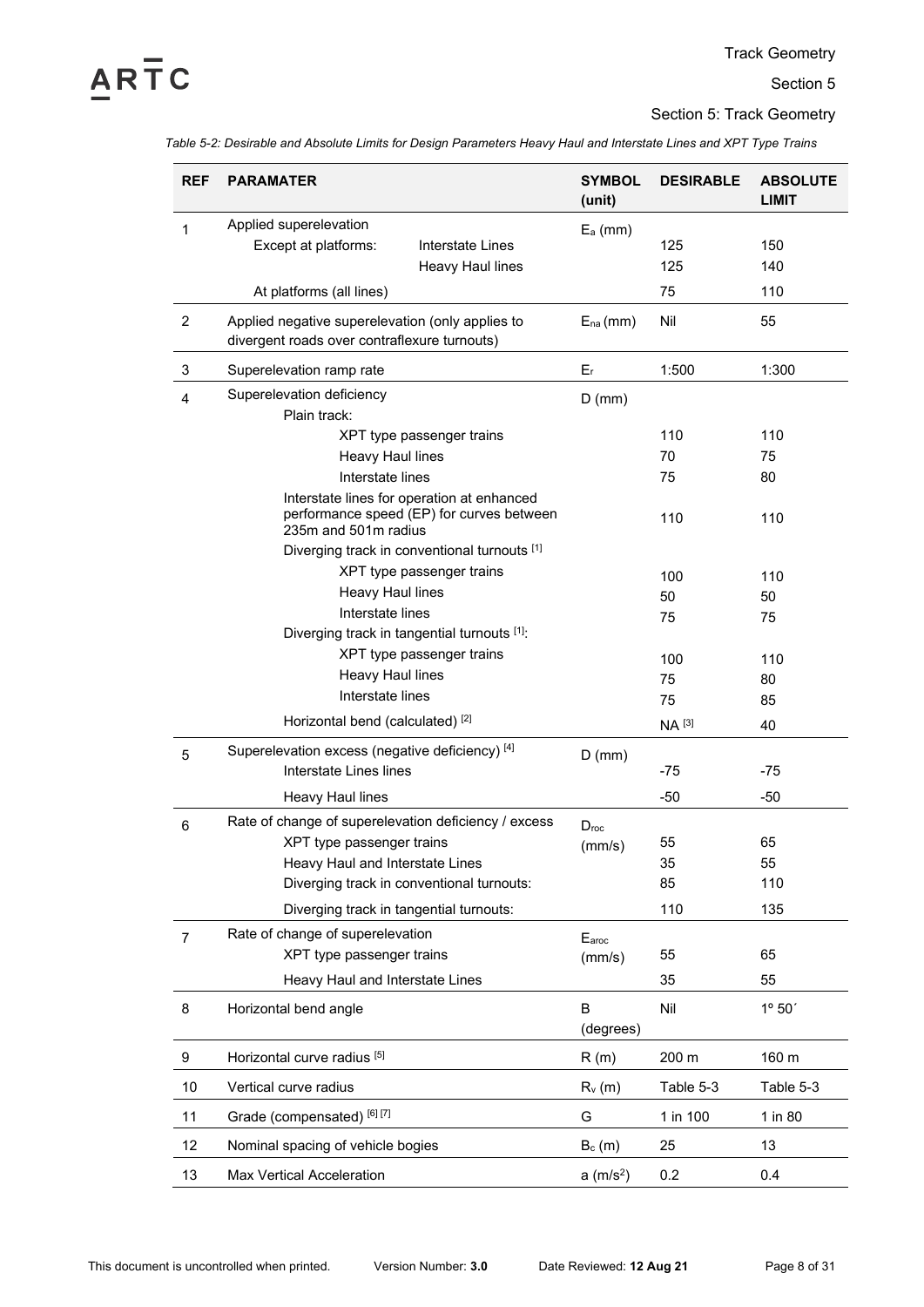# RTC

*Notes:*

- *1. Calculated from the minimum of:* 
	- *● the radius calculated from a versine at the point toe using a chord of length Bc, and*
	- *● the radius in the body of the turnout curve.*
- *2. The superelevation deficiency or rate of change of superelevation deficiency for a horizontal bend is dependent on speed and may be calculated assuming a virtual curve based on a chord of length Bc.*
- *3. Not applicable as "desirable" limit for horizontal bends is nil.*
- *4. This limit is for the purpose of determining the allowable speed differential when designing curve speeds and superelevation for a mixture of traffic classes. It does not limit the allowable applied superelevation.*
- *5. Where feasible the design of new track alignments should provide for a minimum horizontal curve radius of 800 m.*
- *6. Grade should be calculated over the length of the train. Characteristics of the traffic should be considered when selecting grading. Curve compensation shall be added to the grade for assessment to these values.*

*Curve compensation can be calculated by an amount:*

*n = 1.65R*

*Where R is the curve radius in metres and n is the equivalent gradient 1 in "n".*

*7. The Inland Rail Program has a special dispensation to design grades in accordance with the Inland Rail Program Requirements Specification (PRS).*

<span id="page-8-0"></span>*Table 5-3 - Average Vertical Curve Radius for Heavy Haul and Interstate Lines (for sags and summits)*

| <b>MAXIMUM TRAIN SPEED</b> | <b>ABSOLUTE LIMIT [see note]</b> | <b>DESIRABLE</b>   |
|----------------------------|----------------------------------|--------------------|
| < 80 km/h                  | 1300 m                           | 1800 m             |
| 80 - 99 km/h               | $2000 \;{\rm m}$                 | 3200 m             |
| 100 - 119 km/h             | 2800 m                           | $5000 \; \text{m}$ |
| 120 - 160 km/h             | 5000 m                           | 7200 m             |
|                            |                                  |                    |

# *Note: Where feasible the design of new track alignments should provide for a minimum vertical curve radius of 7200 m.*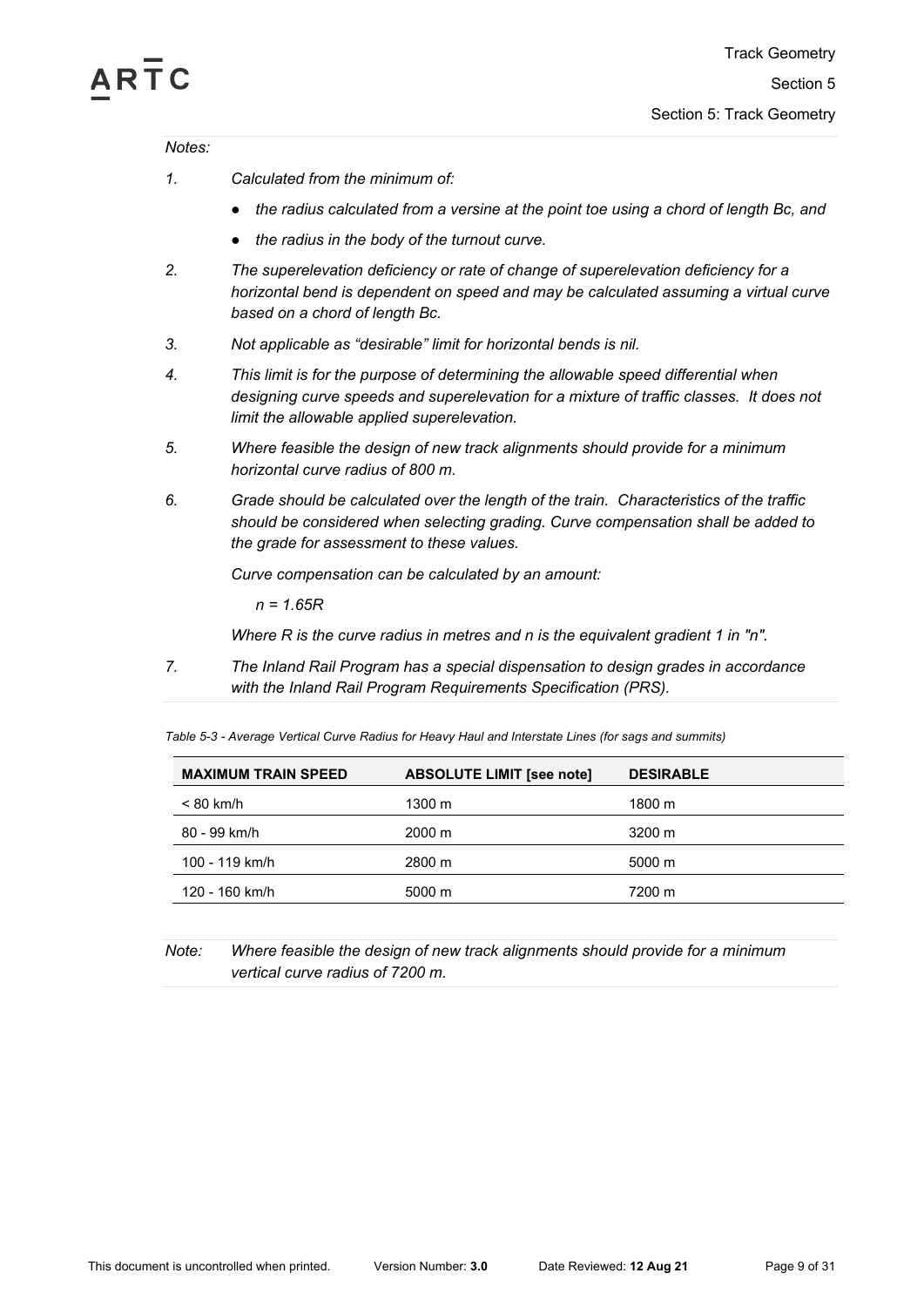# ARTC

Section 5: Track Geometry

## <span id="page-9-1"></span><span id="page-9-0"></span> $5.2.2$ **Turnout Design Geometry**

*Table 5-4 - Turnouts – Design Limits of Basic Parameters*

| <b>PARAMETER/TRACK</b>    |                             |                   | <b>Heavy haul</b> | Interstate |
|---------------------------|-----------------------------|-------------------|-------------------|------------|
| Max V<br>(km/h)           | Normal/XPT                  |                   | 115/160           | 115/160    |
| <b>Desirable Limits</b>   |                             |                   |                   |            |
| Diverging                 | Max D (mm)                  | <b>Heavy Haul</b> | 75                | N/A        |
| track<br>tangential       |                             | Freight/Passenger | 75                | 75         |
| turnouts                  |                             | <b>XPT</b>        | 100               | 100        |
|                           | Max Droc (mm/s)             |                   | 110               | 110        |
| Diverging                 | Max D (mm)                  | <b>Heavy Haul</b> | 50                | N/A        |
| track<br>conventional     |                             | Freight/Passenger | 75                | 75         |
| turnouts                  |                             | <b>XPT</b>        | 100               | 100        |
|                           | Max Droc (mm/s)             |                   | 85                | 85         |
| Contraflexure<br>turnouts | Max E <sub>a</sub> (mm)     |                   | 20                | 20         |
| <b>Absolute Limits</b>    |                             |                   |                   |            |
| Diverging                 | Max D (mm)                  | Heavy Haul        | 80                | N/A        |
| track<br>tangential       |                             | Freight/Passenger | 85                | 85         |
| turnouts                  |                             | <b>XPT</b>        | 110               | 110        |
|                           | Max $D_{\text{roc}}$ (mm/s) |                   | 135               | 135        |
| Diverging                 | Max D (mm)                  | <b>Heavy Haul</b> | 50                | N/A        |
| track<br>conventional     |                             | Freight/Passenger | 75                | 75         |
| turnouts                  |                             | <b>XPT</b>        | 110               | 110        |
|                           | Max $D_{\text{roc}}$ (mm/s) |                   | 110               | 110        |
| Contraflexure<br>turnouts | Max E <sub>a</sub> (mm)     |                   | 55                | 55         |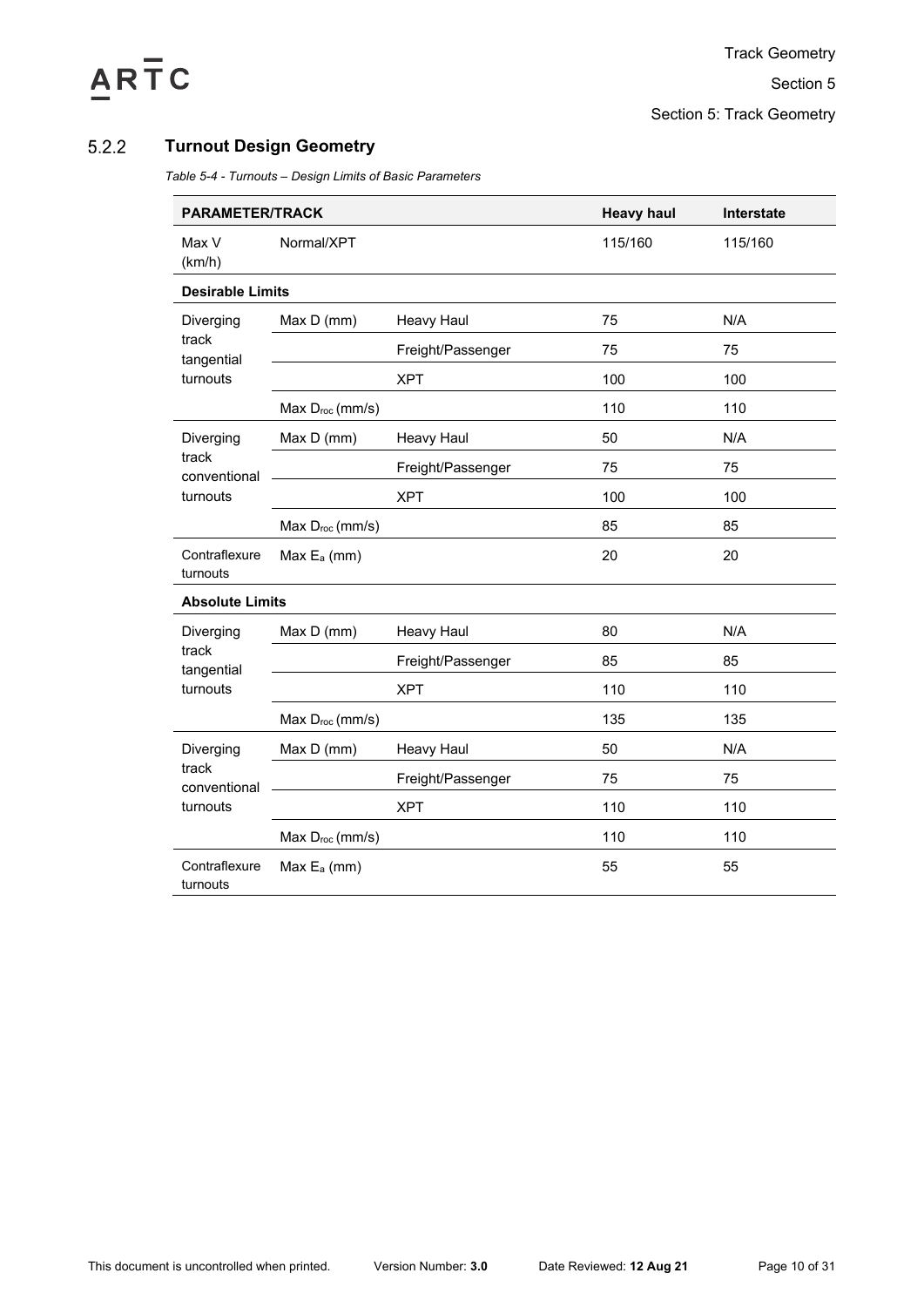# Section 5: Track Geometry

## <span id="page-10-0"></span>**Dual Gauge Track Design (Standard/Narrow)**  $5.2.3$

## $5.2.3.1$ **Requirements**

Design of dual gauge track needs to consider both the standards and operational environment of narrow gauge and standard gauge traffic. Single narrow-gauge track must also comply with the requirements below.

<span id="page-10-1"></span>*Table 5-5 - Desirable and Absolute Limits for Design Parameters Dual Gauge Track of Standard/Narrow.*

| <b>REF</b>     | <b>PARAMETER</b>                                     |                                         | <b>SYMBOL</b><br>(UNIT) | <b>DESIRABLE</b> | <b>ABSOLUTE</b><br><b>LIMIT</b> |
|----------------|------------------------------------------------------|-----------------------------------------|-------------------------|------------------|---------------------------------|
| $\mathbf{1}$   | Applied superelevation                               |                                         | $Ea$ (mm)               |                  |                                 |
|                | Mainline:                                            | Narrow Gauge                            |                         | 80               | 135                             |
|                |                                                      | <b>Standard Gauge</b>                   |                         | 105              | 150                             |
|                | At platforms:                                        | Narrow Gauge                            |                         | 50               | 50                              |
|                |                                                      | <b>Standard Gauge</b>                   |                         | 65               | 65                              |
| 3              | Superelevation ramp rate                             |                                         | $E_r$                   |                  |                                 |
|                |                                                      | Narrow Gauge                            |                         | 1:1000           | 1:400                           |
|                |                                                      | <b>Standard Gauge</b>                   |                         | 1:750            | 1:300                           |
| $\overline{4}$ | Superelevation deficiency                            |                                         | $D$ (mm)                |                  |                                 |
|                | Plain track:                                         | Narrow Gauge                            |                         | 55               | 55                              |
|                |                                                      | <b>Standard Gauge</b>                   |                         | 75               | 80                              |
|                |                                                      | Optimal <sup>[1]</sup>                  |                         | 20               | <b>NA</b>                       |
|                | Horizontal bend (calculated) <sup>[2]</sup>          |                                         |                         | NA [3]           | 40                              |
| 5              | Superelevation excess (negative deficiency) [4]      |                                         | $D$ (mm)                |                  |                                 |
|                |                                                      | Narrow Gauge                            |                         | $-35$            | $-55$                           |
|                |                                                      | <b>Standard Gauge</b>                   |                         | $-75$            | $-75$                           |
| 6              | Rate of change of superelevation deficiency / excess |                                         | $D_{\text{roc}}$ (mm/s) |                  |                                 |
|                |                                                      | Narrow Gauge                            |                         | 35               | 55                              |
|                |                                                      | <b>Standard Gauge</b>                   |                         | 35               | 55                              |
|                | Diverging track in conventional turnouts:            |                                         |                         |                  |                                 |
|                |                                                      | Narrow Gauge                            |                         | 35               | 55                              |
|                |                                                      | <b>Standard Gauge</b>                   |                         | 85               | 110                             |
|                |                                                      | Diverging track in tangential turnouts: |                         |                  |                                 |
|                |                                                      | Narrow Gauge                            |                         | 35               | 55                              |
|                |                                                      | <b>Standard Gauge</b>                   |                         | 110              | 135                             |
| $\overline{7}$ | Rate of change of superelevation                     |                                         | Earoc (mm/s)            |                  |                                 |
|                |                                                      | Narrow Gauge                            |                         | 35               | 55                              |
|                |                                                      | <b>Standard Gauge</b>                   |                         | 35               | 55                              |
| 8              | Horizontal bend angle                                |                                         | B (degrees)             | Nil              | 1 <sup>0</sup>                  |
| 9              | Horizontal curve radius [5]                          |                                         | R(m)                    | 300              | 160                             |
|                |                                                      |                                         |                         |                  |                                 |
| 10             | Vertical curve radius                                | Summit                                  | $R_v(m)$                | 7200             |                                 |
|                |                                                      |                                         |                         |                  | 6670                            |
|                |                                                      | Sag                                     |                         | 14400            | 13300                           |
| 11             | Grade (compensated) [6] [7]                          |                                         | G                       | 1 in 100         | 1 in 80                         |
| 12             | Nominal spacing of vehicle bogies                    |                                         | $B_c(m)$                | 25               | 13                              |
| 13             | Max Vertical Acceleration                            |                                         | a (m/s <sup>2</sup> )   | 0.2              | 0.4                             |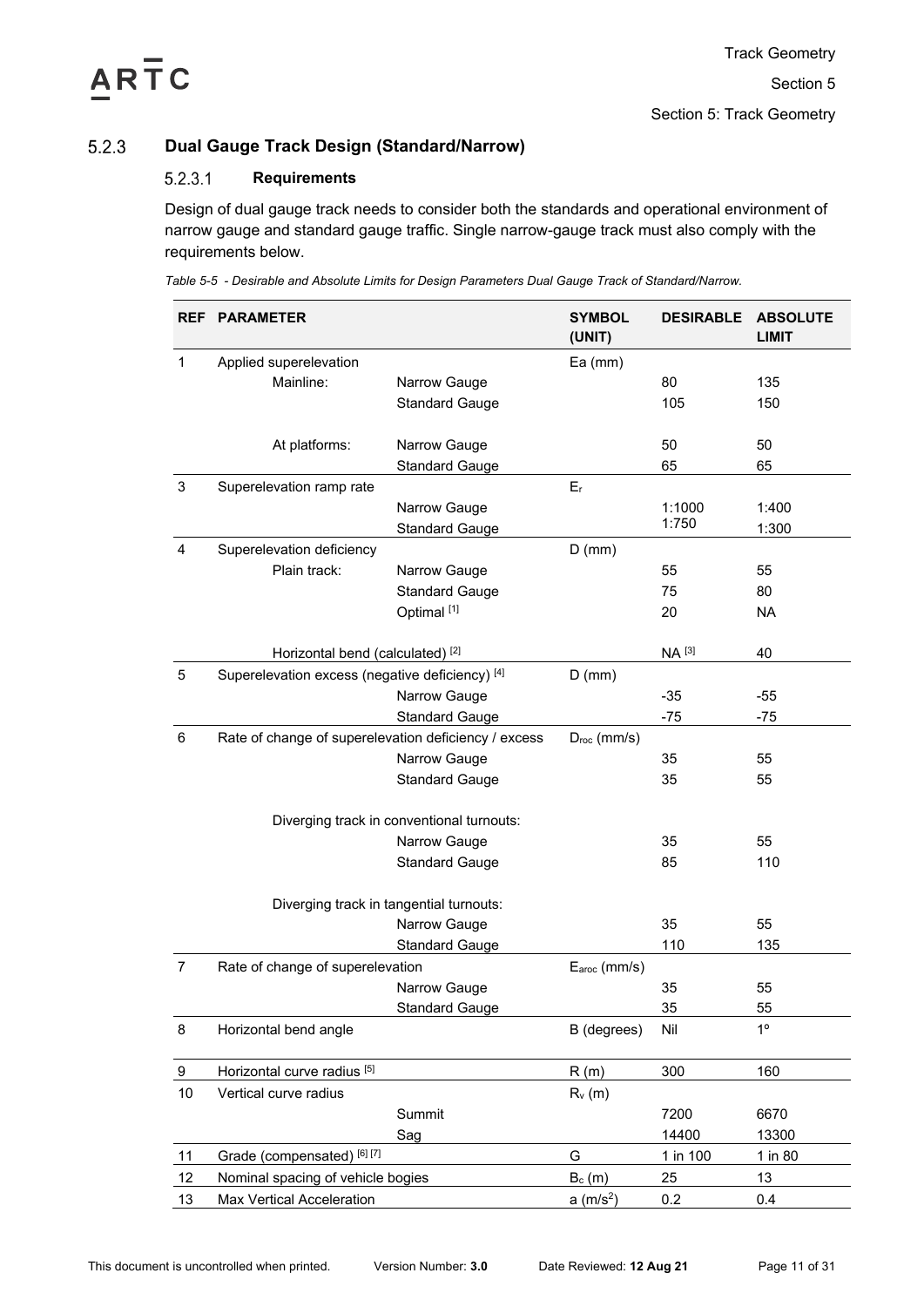# **RTC**

*Notes:*

- *1. Calculated from the minimum of:* 
	- *● the radius calculated from a versine at the point toe using a chord of length Bc, and*
	- *● the radius in the body of the turnout curve.*
- *2. The superelevation deficiency or rate of change of superelevation deficiency for a horizontal bend is dependent on speed and may be calculated assuming a virtual curve based on a chord of length Bc.*
- *3. Not applicable as "desirable" limit for horizontal bends is nil.*
- *4. This limit is for the purpose of determining the allowable speed differential when designing curve speeds and superelevation for a mixture of traffic classes. It does not limit the allowable applied superelevation.*
- *5. Where feasible the design of new track alignments should provide for a minimum horizontal curve radius of 800 m.*
- *6. Grade should be calculated over the length of the train. Characteristics of the traffic should be considered when selecting grading. Curve compensation shall be added to the grade for assessment to these values.*

*Curve compensation can be calculated by an amount:*

*n = 1.65R*

*Where R is the curve radius in metres and n is the equivalent gradient 1 in "n"*

*7. The Inland Rail Program has a special dispensation to design grades in accordance with the Inland Rail Program Requirements Specification (PRS).*

## 5.2.3.2 **Guidelines**

In an ideal environment the applied superelevation will be 20mm deficient for the typical operating speed, with the remainder of the deficiency limit used to determine the maximum posted speed.

Typical operating speeds should be determined by train operation modelling where actual speeds are not known.

Where the two gauges vary in operating speed, one gauge will require restriction to ensure safe operation.

[Table 5-6](#page-12-1) provides a worked example of superelevation values for various radii. This table has been configured for an average speed of 35km/h (at 0mm deficiency). When using a 20mm deficiency target the optimised speed for standard gauge varies as showed in the table below. The maximum speed has been determine using the appropriate superelevation deficiency limits from [Table 5-5.](#page-10-1)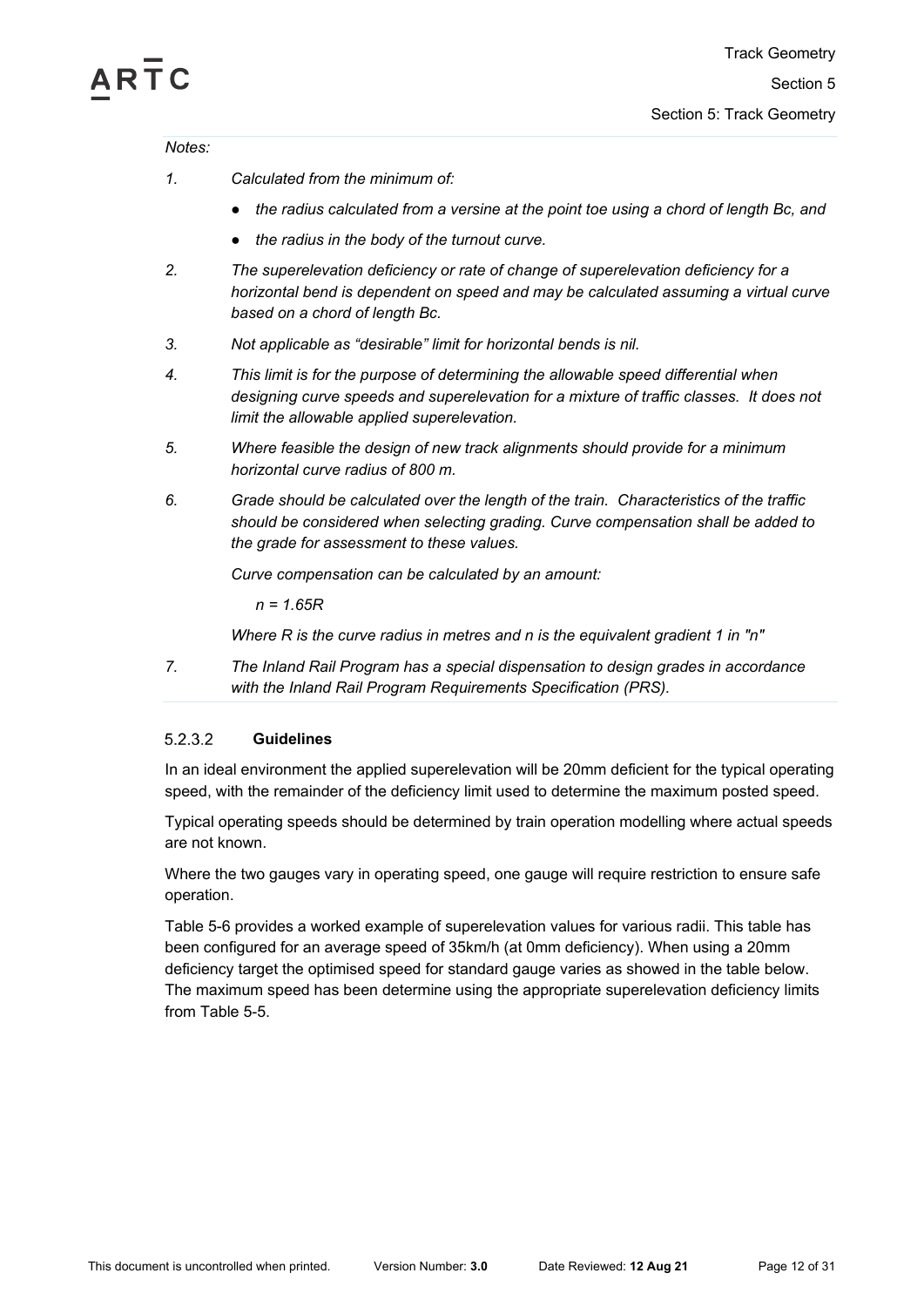# ARTC

# Section 5

Section 5: Track Geometry

| <b>RADIUS</b> | <b>NARROW</b><br><b>GAUGE</b> | <b>STANDARD</b><br><b>GAUGE</b> | <b>SPEED</b>     |                |
|---------------|-------------------------------|---------------------------------|------------------|----------------|
|               | $E_a$                         | $E_a$                           | <b>OPTIMISED</b> | <b>MAXIMUM</b> |
| 600           | 19                            | 25                              | 47               | 70             |
| 700           | 11                            | 15                              | 45               | 75             |
| 800           | 11                            | 15                              | 48               | 75             |
| 900           | $\overline{7}$                | 10                              | 47               | 80             |
| 1000          | $\overline{7}$                | 10                              | 50               | 85             |
| 1100          | $\overline{7}$                | 10                              | 52               | 90             |
| 1200          | $\overline{7}$                | 10                              | 54               | 90             |
| 1300          | 7                             | 10                              | 57               | 95             |
| 1400          | $\overline{7}$                | 10                              | 59               | 100            |
| 1500          | $\overline{7}$                | 10                              | 61               | 100            |
| 1600          | $\overline{7}$                | 10                              | 63               | 105            |

<span id="page-12-1"></span>*Table 5-6 - Suggested superelevation values for mixed use dual gauge track.*

*Notes:*

*Superelevation has been rounded for Standard Gauge with the corresponding Narrow Gauge value calculated pro-rata.*

*The above example avoids the use of superelevation excess, where Vmax is required to be increased this superelevation excess may applied to achieve the desired max speed.*

Departure from these guidelines should be approved by the responsible asset management authority.

## <span id="page-12-0"></span> $5.2.4$ **Broad Gauge Track Design**

Any new broad gauge track design shall be as per AS 7635 – Track Geometry.

For Dual Standard/Broad Gauge the track shall be designed for the standard gauge as per this standard.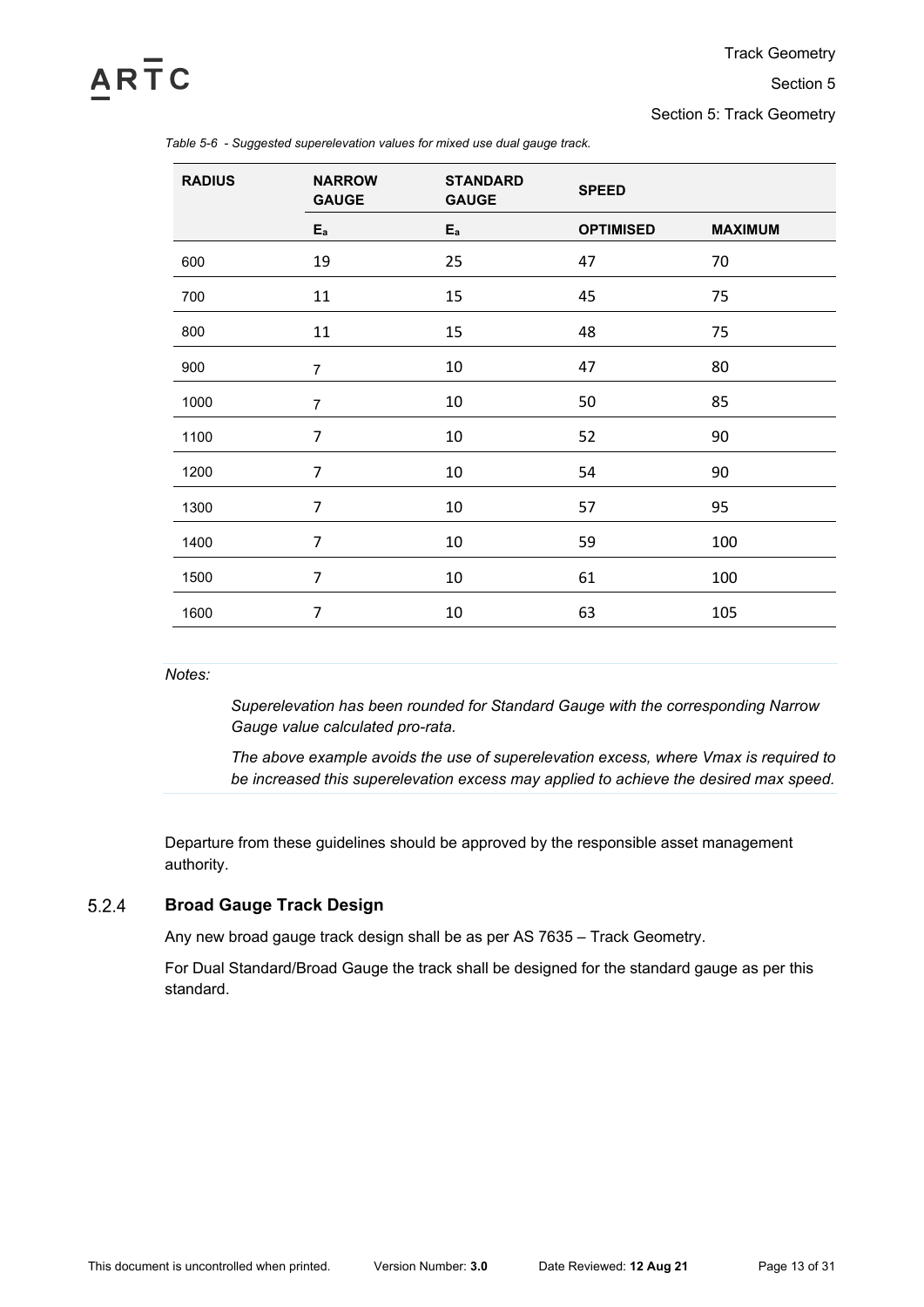

## <span id="page-13-0"></span> $5.2.5$ **Siding Track Design**

## $5.2.5.1$ **General**

This clause specifies the requirements for sidings which by definition have a maximum operating speed for all vehicles of 25 km/hr.

# *5.2.5.1.1 Circular Curves*

The designed minimum radius for sidings shall be

| Connected to Heavy Haul and Interstate tracks   | 160m |
|-------------------------------------------------|------|
| Connected to Intrastate and Light Weight tracks | 160m |

The minimum radius for loco operation is 160m. This may be reduced to 140m with special permission of ARTC where site considerations make 160m impossible to achieve economically.

Where pre-bored timber sleepers or steel or concrete sleepers are used gauge widening is not required for standard curves at or greater than 160m radius.

Where locomotives are not intended to operate, the radius may be reduced to 100m.

The gauge shall be widened on curves as follows:

*Table 5-7 - Gauge widening on curves in sidings*

|             | GAUGE (mm) |
|-------------|------------|
| $200 - 160$ | 1441       |
| 160 - 140   | 1445       |
| 140 - 120   | 1450       |
| 120 - 100   | 1455       |
| $300 - 160$ | 1073       |
| $160 - 100$ | 1079       |
|             |            |

# *5.2.5.1.2 Superelevation*

Superelevation is not required on sidings except as required to connect to a mainline turnout. The maximum rate of removing mainline superelevation shall be 1 in 500 which must commence clear of the turnout timbers.

# *5.2.5.1.3 Transitions*

Transitions are not required on curves in sidings.

# *5.2.5.1.4 Reverse Curves*

A desirable straight of 20m shall be provided between reverse curves of 200m radius and less. For reverse curves of greater radius the length of straight may be reduced to 13m.

If, because of existing restraints, this straight cannot be obtained economically, the straight may be reduced to 10m provided it is understood long vehicles may require shunting separately to avoid buffer locking.

# *5.2.5.1.5 Vertical Curves*

Vertical curves are to be provided wherever there is a grade difference equal to or greater than 1 in 500. Preferably they are to be similar to adjacent mainlines. Otherwise the minimum radius for sidings connected to the following class lines should be: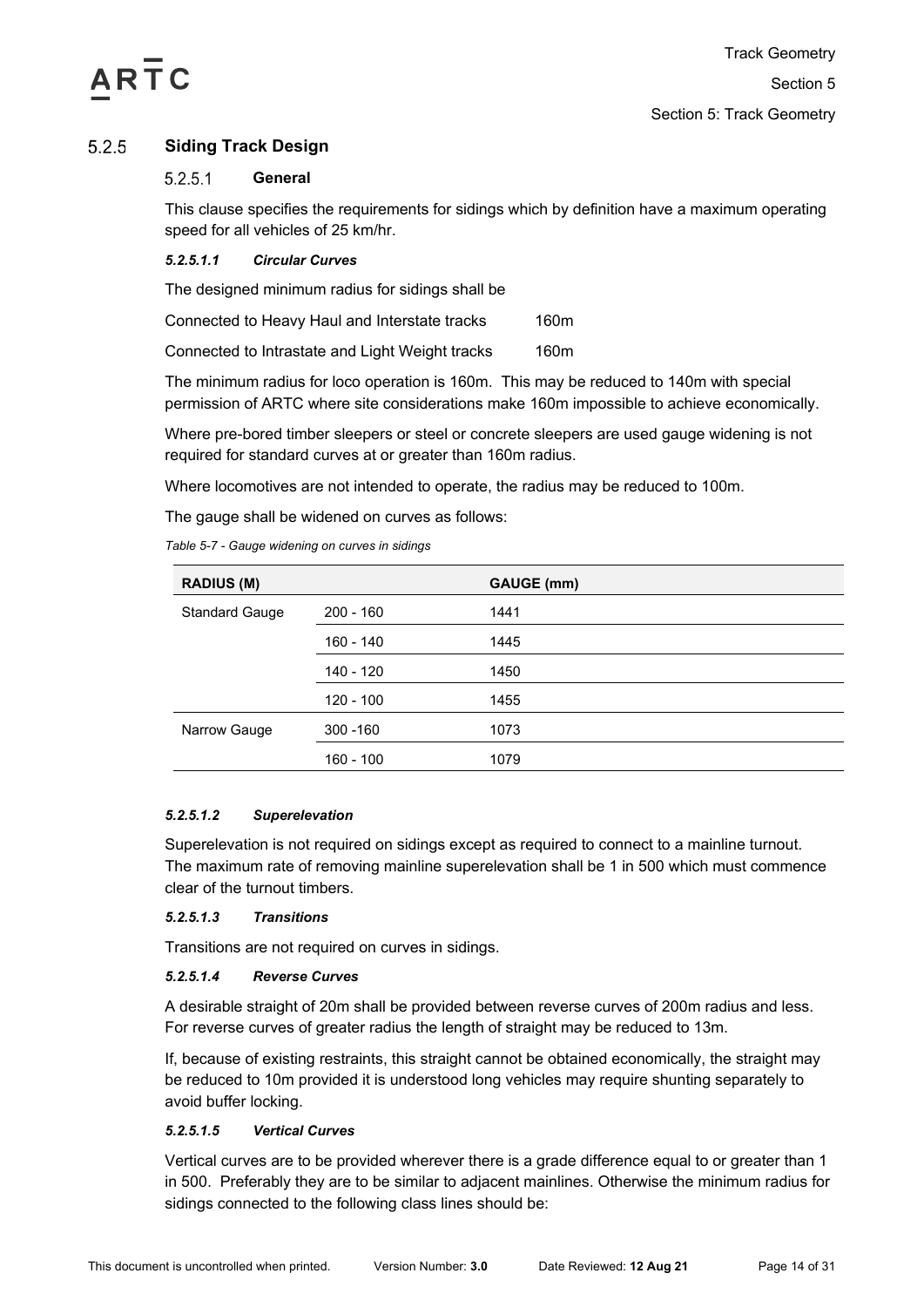

Section 5: Track Geometry

| Connected to Heavy Haul and Interstate tracks   | 2000m            |
|-------------------------------------------------|------------------|
| Connected to Intrastate and light Weight tracks | 1200m            |
| The absolute minimum should be                  | 800 <sub>m</sub> |

In hump type yards, the vertical curve at the hump may be 400m if constructed on a concrete slab.

# *5.2.5.1.6 Gradients*

Gradients should not exceed 0 .66% (1 in 150) unless gravity shunting is proposed.

Examination sidings grading must not exceed 0 .66% (1 in 150).

60%

Gravity shunting grade is to be 1% (1 in 100) plus  $\;\;$   $R$   $\;$  for curve compensation.

The maximum permissible gravity shunting grade is 1.25% (1 in 80).

Gradients of up to 3.33% (1 in 30) will be allowed for short grades with approval of the ARTC Manager Standards or nominated representative.

The maximum grade permissible where loco and wagon coupling is required is 3% (1 in 33).

Mainline gradients are to extend into a siding for a minimum of 15m before commencement of any vertical curve.

Track centres are to be widened where tracks are at different levels and grades to ensure that the correct batter slopes and formation widths are obtained for each track. If this is not possible, retaining walls and standard cess drainage is to be provided.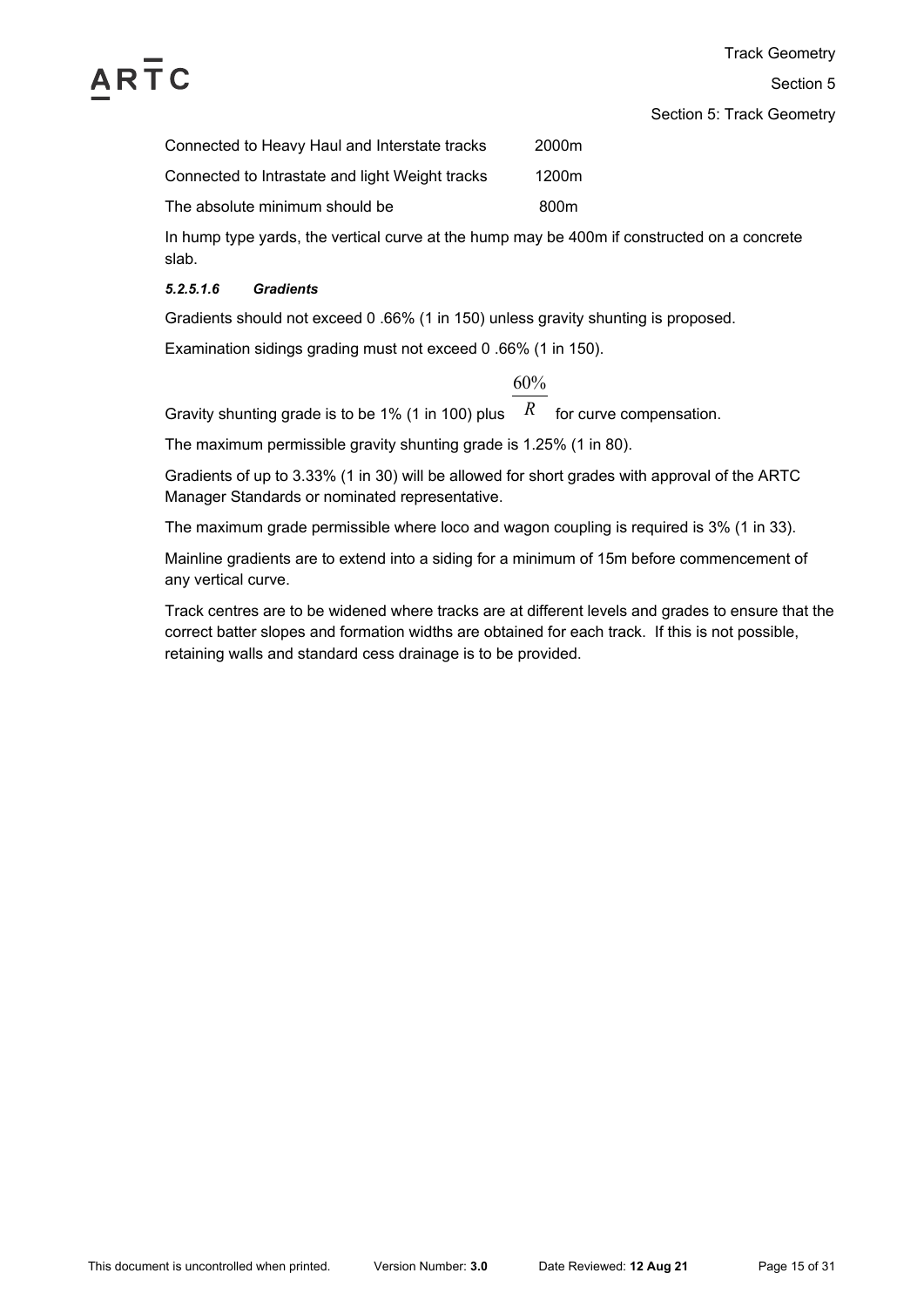

# <span id="page-15-0"></span>**5.3 Construction and Maintenance**

## <span id="page-15-1"></span> $5.3.1$ **Construction Requirements**

Construction consists of any significant track alignment or realignment works. These activities include:

- New Construction
- Where track is reconstructed using existing rails
- Where major sections of formation or sleepers are replaced

## $5.3.1.1$ **Construction Track Geometry**

If construction takes place whilst trains are in operation and the track geometry is at significant variance from the designed horizontal or vertical alignment (for example skeleton track following ballast cleaning or through track deviations) the following additional guidelines should apply:

- $1<sub>1</sub>$ The maximum speed allowed should be 20km/h. These operations would normally require the operation of trains to be piloted from trackside.
- $2.$ The track geometry at any measured point should not exceed that of a Band C defect as per [Table 5-16](#page-26-0)
- $3<sub>1</sub>$ The limitations on working in hot weather specified in Section 6 Track Lateral Stability should apply.

## 5.3.1.2 **Track Alignment**

Survey of track alignment should be undertaken in compliance with AS 7634. Monument frequency shall be as per [Table 5-8.](#page-15-2)

<span id="page-15-2"></span>*Table 5-8 – Monument Frequency*

| <b>GEOMETRY</b>                                                                                | <b>FREQUENCY</b>                                                                  |  |
|------------------------------------------------------------------------------------------------|-----------------------------------------------------------------------------------|--|
| Tangents                                                                                       | Even 20m intervals for first 100m of straight from<br>TP then even 100m intervals |  |
| Curves >R400m                                                                                  | Even 20m intervals                                                                |  |
| Curves ≤R400m                                                                                  | Even 10m intervals                                                                |  |
| Transitions                                                                                    | Even 10m intervals                                                                |  |
| Monuments shall be located at all frame points of all elements (TP, CTP, TRS, CTRS, BEND etc). |                                                                                   |  |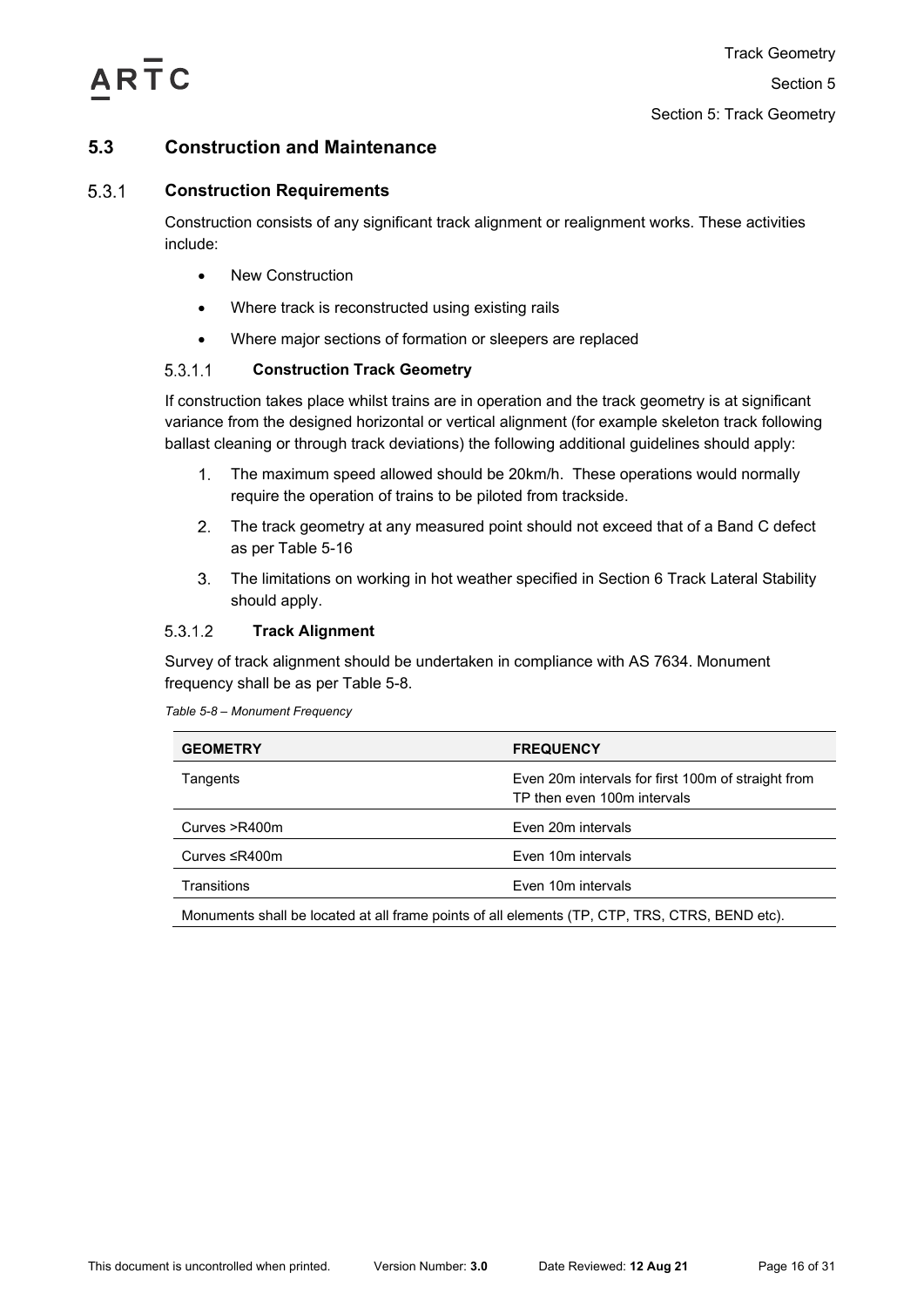

Section 5: Track Geometry

# Track Alignment shall be as per [Table 5-9](#page-16-0)

<span id="page-16-0"></span>*Table 5-9 – Construction Track Tolerance to Design Requirements*

| <b>PARAMETER</b>          |                                                             | LIMIT (mm) |
|---------------------------|-------------------------------------------------------------|------------|
| Horizontal Alignment      | Variation from design (Open Track)                          | ± 10       |
|                           | Variation from design (Restricted Locations) [1]            | ± 5        |
|                           | Variation between locations 20m apart                       | ±10        |
| <b>Vertical Alignment</b> | Variation from design (Open Track)                          | ± 25       |
|                           | Variation from design (Restricted Locations) <sup>[1]</sup> | $+10$      |
|                           | Variation between locations20m apart                        | ±10        |
| Superelevation            |                                                             | ± 5        |
| Ramp Rate                 |                                                             | ≤ 1:1000   |

*Note*

*1. Restricted locations include any area of reduced clearance, e.g. Platforms, Tunnels and Overbridges*

## $5.3.1.3$ **Track Quality**

Track Quality for completed works should be as per [Table 5-10.](#page-16-1)

<span id="page-16-1"></span>*Table 5-10 – Construction Track Quality Requirements*

| <b>PARAMETER</b>  |                                            | LIMIT (mm) |
|-------------------|--------------------------------------------|------------|
| Line              | 10 <sub>m</sub> chord                      | 5          |
| Top               | 10 <sub>m</sub> chord                      | 5          |
| <b>Twist Rate</b> |                                            | ≤ 1:1000   |
| Gauge             | Concrete Sleepers complying with ETD-02-05 | $\geq 0$   |
|                   | All other locations                        | ±4         |
|                   |                                            |            |

### 5.3.1.4 **Non-Conformances**

Acceptance of track alignment and quality outside of the tolerances in this section shall be at the discretion of the Corridor Manager. If any parameters are measured to be defects as per [Table](#page-26-0)  [5-16](#page-26-0) they must be treated as such.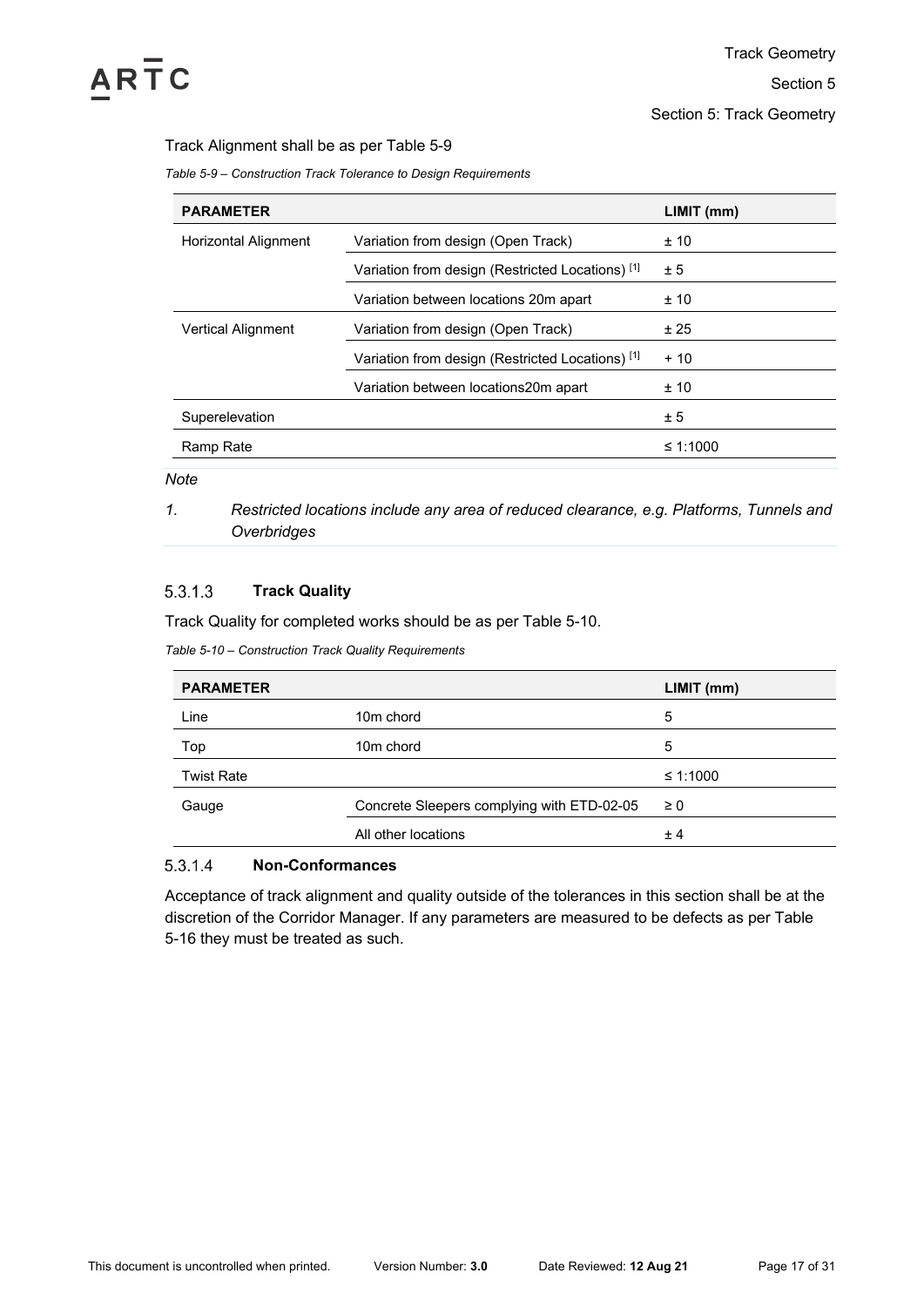

## <span id="page-17-0"></span>5.3.2 **Maintenance Requirements**

The following represents the minimum standard of track geometry of to be achieved following maintenance tamping. These values may be used for other maintenance activities such as manual surfacing where desired by the asset management authority.

Track measurements may be carried out using manual measuring methods or continuous track recording.

It recognises:

- construction and upgrading tolerances in some cases are not achievable because existing worn infrastructure is being used
- works on track should be performed to standard that creates some buffer from defect limits This allows deterioration of condition with usage before the defect thresholds are reached.

The maintainer may accept a lower standard where circumstances warrant, however defect criteria as per [Table 5-16](#page-26-0) still applies.

### $5.3.2.1$ **Track Quality following maintenance**

Where maintenance work is undertaken to improve track geometry the following levels of track quality should be achieved.

Ideally these tolerances should be maintained, and restorative work undertaken when they are exceeded.

Where track monuments or design is known (e.g at platforms) the requirements of [5.3.3](#page-18-0) shall be assessed.

| <b>PARAMETER</b> |                                      | <b>DESIRABLE LIMIT (mm)</b> |
|------------------|--------------------------------------|-----------------------------|
| Line             | 10 <sub>m</sub> chord                | 10                          |
|                  | Variation between overlapping chords | 3                           |
| Top              | 10 <sub>m</sub> chord                | 10                          |
| Twist            | 2m                                   | 6                           |
|                  | 14 <sub>m</sub>                      | 12                          |
| Ramp Rate        |                                      | ≤ 1:1000                    |

*Table 5-11 – Desirable limits track geometry after corrective maintenance*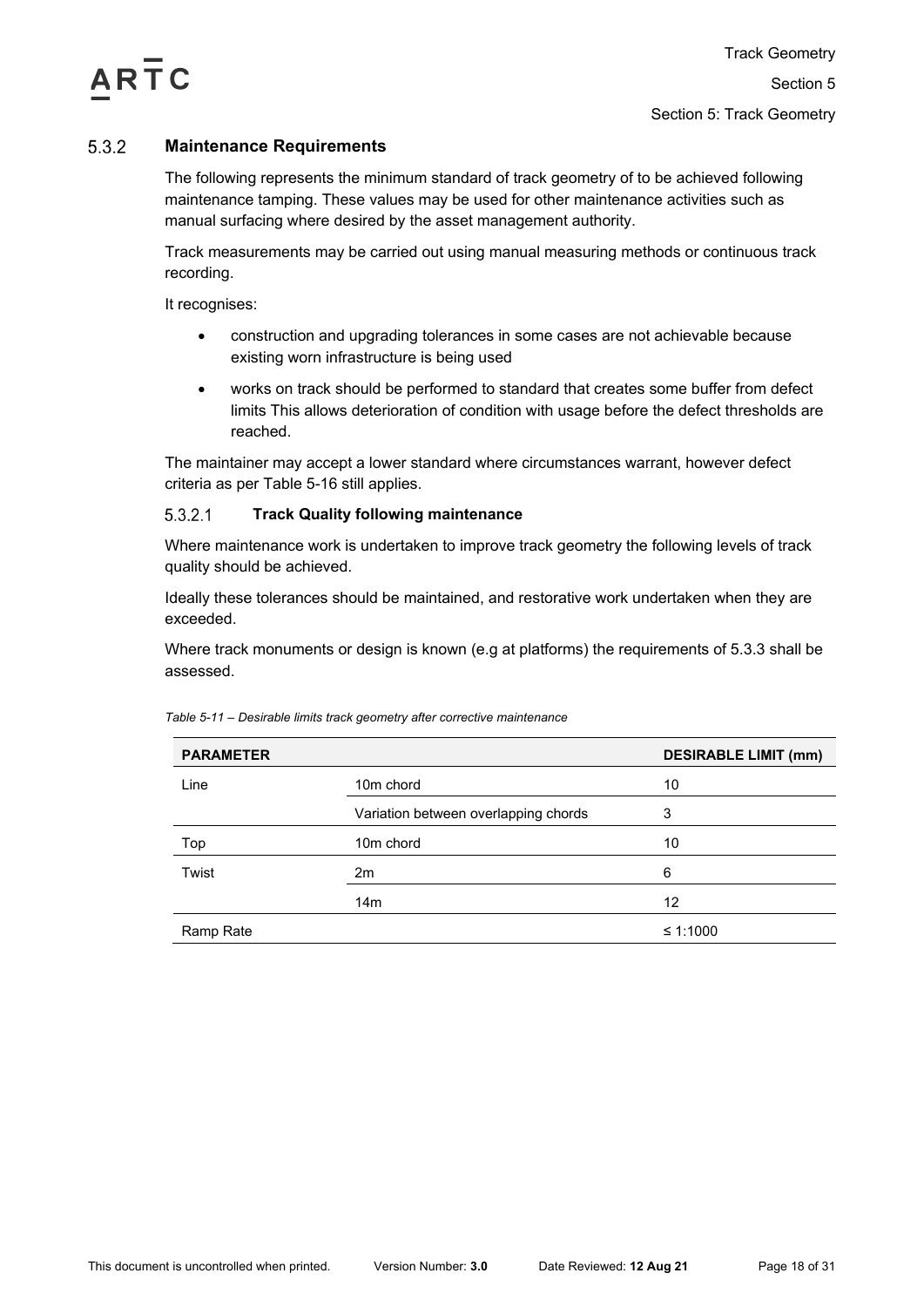

## <span id="page-18-0"></span>5.3.3 **Variation from Design or Last Known Position**

For open track where there are track monuments or a last known position, the track should be maintained to the tolerances in [Table 5-12](#page-18-1)

Where track is found to be outside of the values below clearances shall be checked and action should be taken to restore track alignment.

<span id="page-18-1"></span>*Table 5-12 Open Track Tolerances for Clearances*

| PARAMETER                              | TOLERANCE (mm) |
|----------------------------------------|----------------|
| Superelevation/Cross Level from Design | ±15            |
| Rail Level                             | ±75            |
| <b>Horizontal Alignment</b>            | +30            |

Track at restricted locations shall be maintained to the tolerances in [Table 5-13.](#page-18-2) Where these values are exceeded a clearance, assessment is required.

| <b>PARAMETER</b>              | TOLERANCE (mm) |
|-------------------------------|----------------|
| Gauge (from 1435 mm)          | ± 5            |
| Track alignment (from design) | ±15            |
| Cross-level (from design)     | ±10            |
| Rail Level                    | ± 25           |

<span id="page-18-2"></span>*Table 5-13 Platform Track Tolerances for Clearances*

*Notes Restricted locations include any area of reduced clearance, e.g. Platforms, Tunnels and Overbridges*

*Rail Level may be checked as a variation from either a monument or as the platform height from the low rail* 

*Areas of known infringement may have alternate tolerances that the track must be maintained to, these can be found in the infringement record.*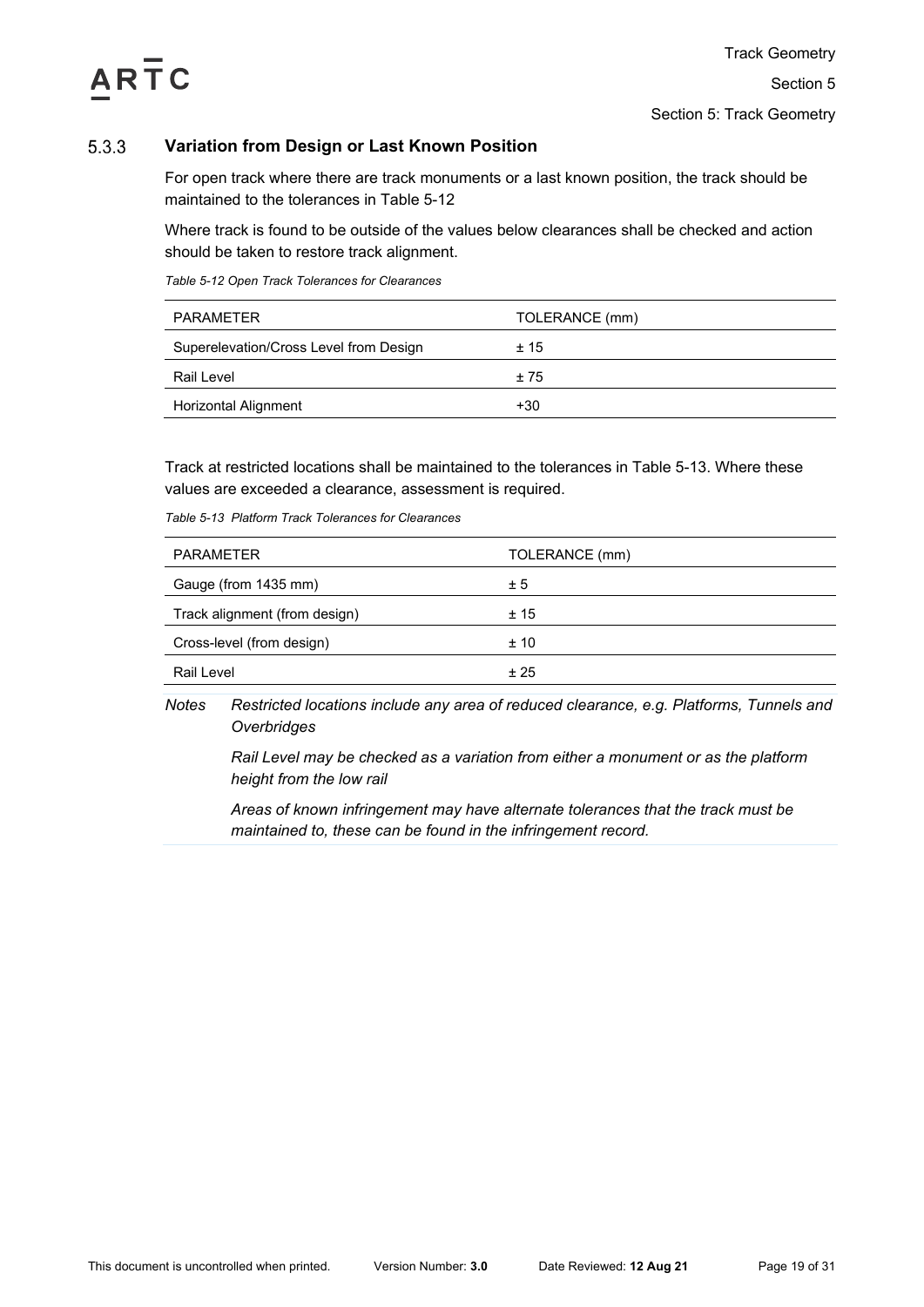

# <span id="page-19-0"></span>**5.4 Inspection and Assessment**

### <span id="page-19-1"></span> $5.4.1$ **Inspection**

The guidelines for the inspection of track geometry including inspection intervals are set out in [Table 5-14.](#page-20-0) The inspection intervals may be adjusted where approved by ARTC e.g. in an approved Technical Maintenance Plan. They shall be carried out as follows:

## $5.4.1.1$ **Patrol inspection**

Track patrols shall keep a lookout for track geometry defects and conditions (i.e. indicators of a defect) that may affect the ability of the track to guide rolling stock or cause unacceptable rolling stock response including the following:

- $1<sup>1</sup>$ Track geometry defects including those that may indicate problems with the underlying track and civil structure.
- Locations where the deterioration in track geometry is abnormal since last inspected.
- $3.$ Indications of track geometry and alignment defects including:
	- a. evidence of recent or current movement;
	- b. unusual wear patterns on the rail; or
	- c. locations where the geometry is inconsistent with the track either side (e.g. a sudden change in curve radius).
- Obvious variations in track alignment that may for example, affect clearances or track stability.
- Alignment defects and signs of movement that could cause excessive vibration of trackmounted signalling equipment.
- Alignment defects and signs of movement that could affect the operation and/or reliability of switches, crossings and associated equipment.
- $7<sub>1</sub>$ Other obvious defects that may affect track stability and support.

The speed at which the inspection is carried out should be consistent with the local conditions and the full scope of the inspection being carried out (e.g. the type and number of other infrastructure elements being inspected).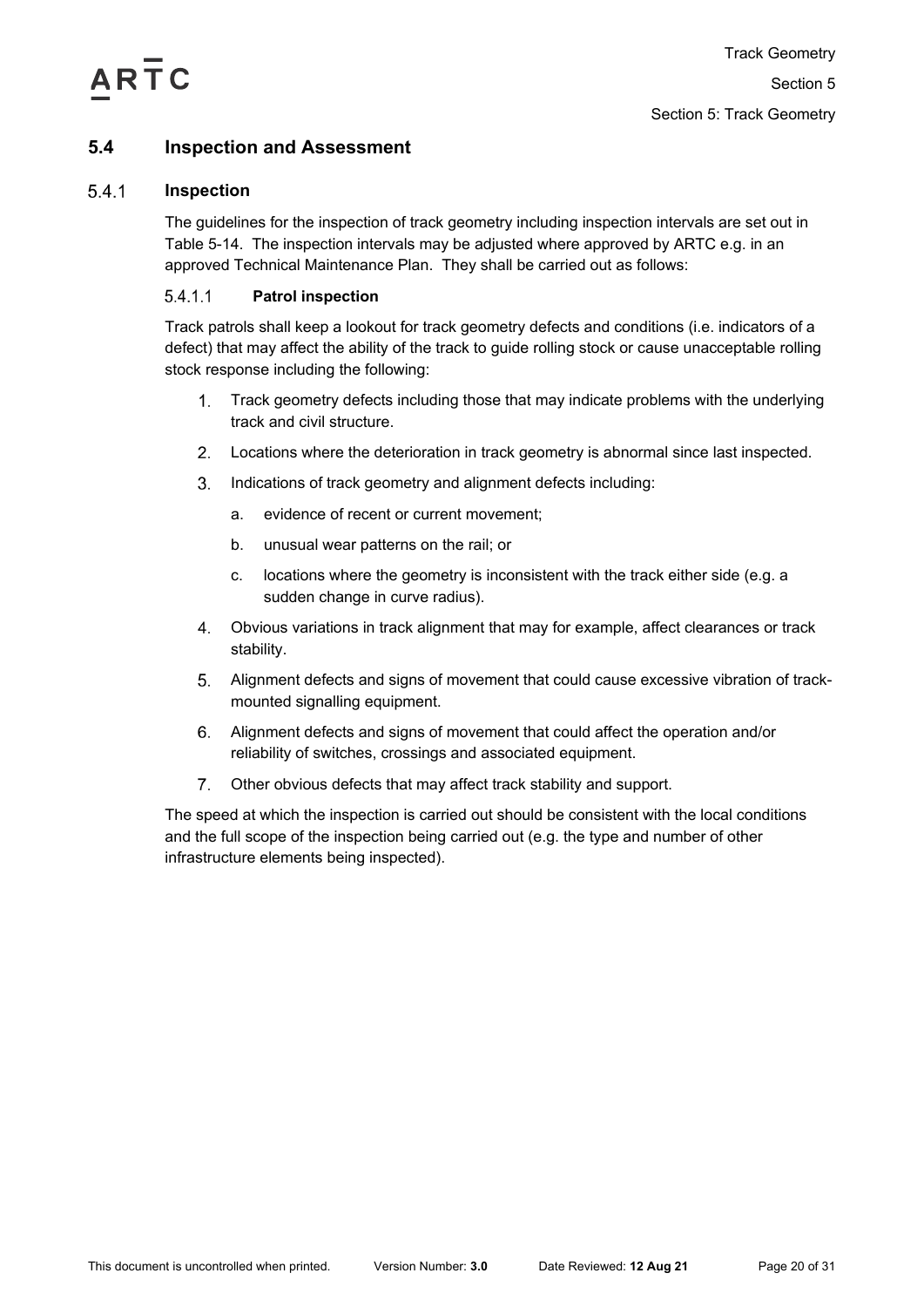Track Geometry

Section 5

Section 5: Track Geometry

## *Table 5-14 - Inspection Guidelines*

<span id="page-20-0"></span> $AR<sub>TC</sub>$ 

| <b>TYPE</b>                                                                                                                            | <b>FREQUENCY</b>                                                                                                                                                                                                        | <b>METHOD</b>                                                                       |  |
|----------------------------------------------------------------------------------------------------------------------------------------|-------------------------------------------------------------------------------------------------------------------------------------------------------------------------------------------------------------------------|-------------------------------------------------------------------------------------|--|
| Scheduled track                                                                                                                        | All main lines at intervals not exceeding 7                                                                                                                                                                             | Visual inspection                                                                   |  |
| calendar days or as specified otherwise by ARTC<br>patrol inspection, see<br>Note 1<br>e.g. in an approved Technical Maintenance Plan. |                                                                                                                                                                                                                         | On-rail vehicle ride where<br>used                                                  |  |
| (Walking or on-rail)<br>vehicle)                                                                                                       | Loops at intervals not exceeding 28 days or as<br>specified otherwise by ARTC e.g. in an approved<br>Technical Maintenance Plan. See Note 2                                                                             | Manual measuring<br>equipment as required                                           |  |
| Scheduled on train                                                                                                                     | All main lines at intervals not exceeding 6 months                                                                                                                                                                      | Visual inspection                                                                   |  |
| inspection                                                                                                                             | or as specified otherwise by ARTC e.g. in an<br>approved Technical Maintenance Plan.                                                                                                                                    | Vehicle ride                                                                        |  |
| Scheduled track<br>geometry car<br>inspection or                                                                                       | All main lines at intervals not exceeding 4 months<br>or as specified otherwise by ARTC e.g. in an<br>approved Technical Maintenance Plan.                                                                              | Measuring car with ability to<br>measure gauge, top,<br>horizontal alignment, cross |  |
| equivalent                                                                                                                             | Crossing loops at intervals not exceeding 24<br>months or as specified otherwise by ARTC e.g. in                                                                                                                        | level, short twist, and long<br>twist                                               |  |
|                                                                                                                                        | an approved Technical Maintenance Plan. See<br>Note 2                                                                                                                                                                   | Record type, size and<br>location of defects                                        |  |
| Un-scheduled<br>inspection in<br>response to defined<br>or other events                                                                | As necessary to ensure safety where for any<br>reason (e.g. slips, floods, earthquakes, driver<br>reports, irregularity reports etc.) it may be<br>suspected that the geometry may have been<br>significantly affected. | As required                                                                         |  |

## *Notes:*

- *1. Where on-rail patrol inspections are used, patrollers should have the capacity to carry out more detailed examination of suspect sections or locations prone to rapid or abnormal deterioration. Such locations may require more frequent inspection. This may include stopping or slowing down, going back to the location identified or arranging for others to carry out a more detailed inspection.*
- *2. Loops with track speeds over 60 km/h are to be inspected at the same frequency as main line.*

#### 5.4.1.2 **On-train inspection**

Arrangements shall be made to inspect the track by riding in the cab of locomotives or passenger trains. These inspections should be carried out from the driver's cab or compartment of the leading vehicle of the train, such that identified defects can be located with the highest possible degree of accuracy. The highest speed freight train should be used for this purpose.

The inspections should be used as follows:

- 1. To identify suspected geometry defects.
- $2.$ To determine the relative ride performance on the various lengths of track as a means of setting priorities for maintenance of the track.
- To observe any other obvious non-geometry related defects in the infrastructure. $3<sub>1</sub>$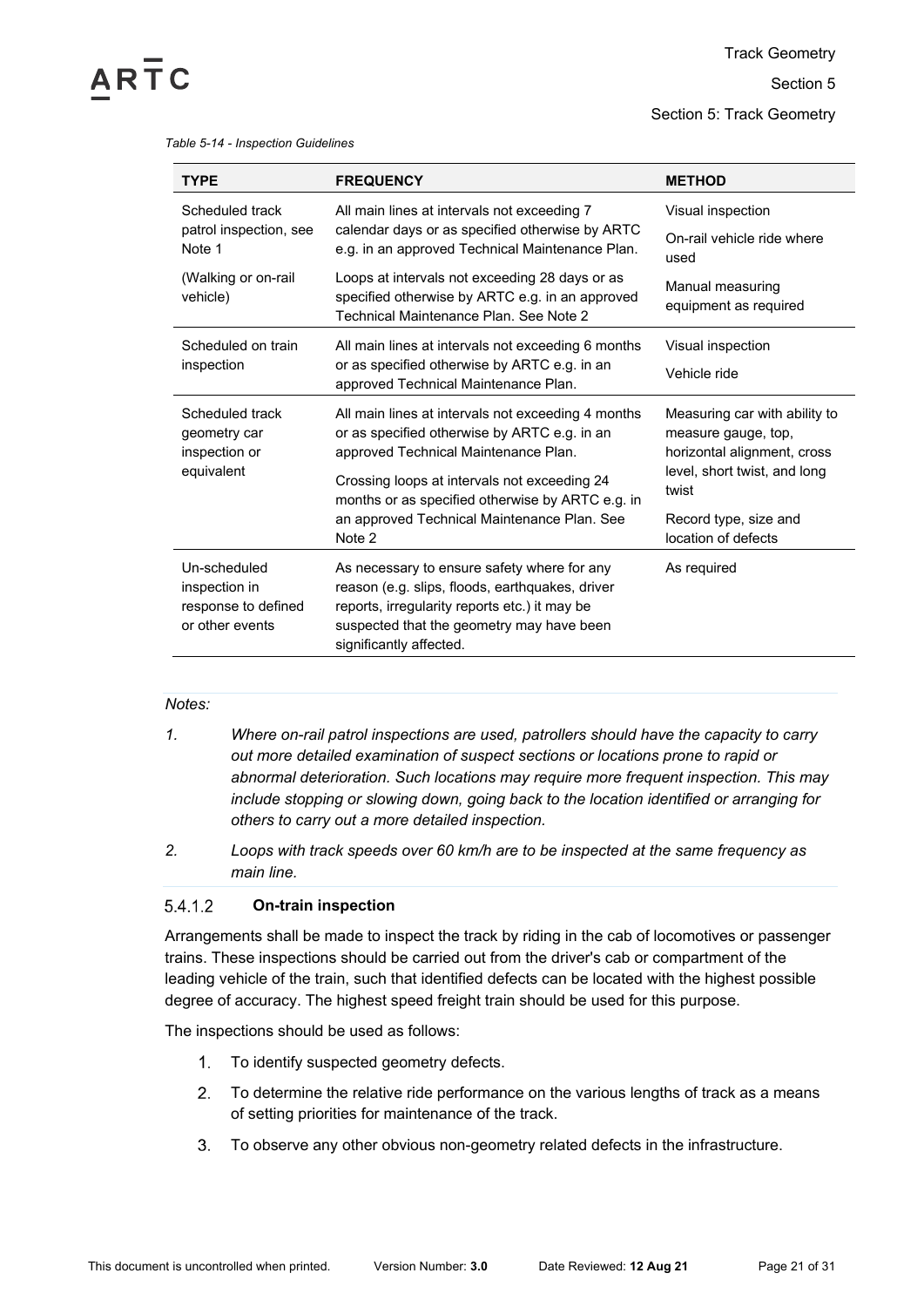- $\overline{4}$ Suspected defects include those that cause:
	- a. sharp/high accelerations of the locomotive
	- b. abrupt motion of the locomotive
	- c. rough riding or any feeling of discomfort (to drivers or inspecting officers) or
	- d. resonant type motions of the locomotive (i.e. Cyclical motions of increasing amplitude) resulting from suspected cyclic track geometry defects.

Although the drivers of the locomotive should at no time be imposed upon or distracted from their job, at appropriate times their advice with respect to defects should be sought. Problems or defects identified by drivers at any time should be documented as suspected defects and acted upon accordingly, this may include further assessment of track or rollingstock.

## $5.4.1.3$ **General inspection**

A general inspection shall be carried out at specific locations when suspected defects are identified from conditions determined during patrol inspections and as defined by the responses in [Table 5-16](#page-26-0) and [Table 5-17.](#page-28-1) The geometry at the location should be measured and compared with specified limits. The cause, restrictions and repair work should be determined taking into account the local conditions at the site that may affect deterioration rates. General inspections should also identify the need for further specialist inspection.

Defect measurements produced by the AK Car shall not be reassessed and reduced in severity through a static measurement.

### 5.4.1.4 **Detailed Inspection**

Scheduled inspections shall be carried out by continuous track geometry recording car or equivalent to achieve the following:

- 1. Identification of track geometry defects in a way which will allow priorities for remedial action to be assessed.
- Provision of statistical measurements of the quality of track geometry which can be used as a predictive or planning tool.
- Recording of the main line leg of the turnout when recording the main line and the loop leg of the turnout when recording the loop line.

A local area representative (Track Geometry Recording Car Inspector) should be on board during track geometry recording car measurement runs. Where a local area representative cannot be on board procedures should be put in place to effectively communicate emergency and priority defects to those responsible for general inspection and rectification of identified defects. These procedures should set out responsibilities in relation to:

- $1.$ initiating actions for the inspection, application of restrictions resulting from defects identified by the track geometry car and the repair of those defects; and
- 2. receiving the production outputs including the track chart and exception reports from the operator of the track geometry car.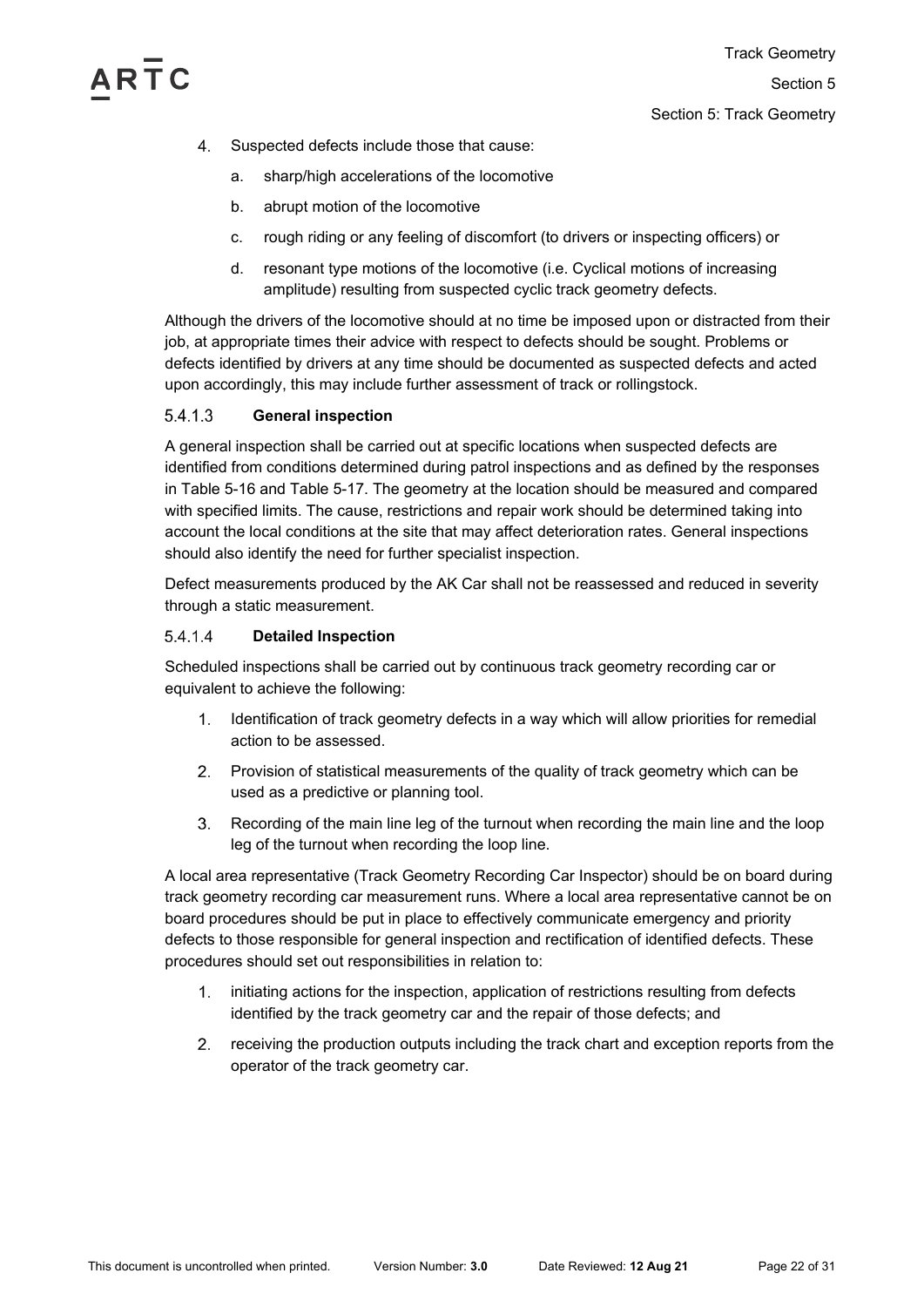# *5.4.1.4.1 Missed Detailed Inspections*

Where a section of track has been missed by the AK car the following controls may be put in place until the section is able to be tested by the AK Car either via a special run to pick up that which was missed or via the next scheduled test run. The use of these controls must be reviewed and accepted by the corridor manager and recorded in the Asset Management System.

- $1<sup>1</sup>$ Track Patrol with a specific focus and awareness looking for geometry defects, deterioration and historical known problem areas and issues in particular locations where defects were reported from previous AK Car run.
- Evaluation of the ride of a train over locations of manual assessment to detect changes under load
- Geometry to be considered at all restricted locations (Overbridges, tunnels, platforms etc) with respect to clearance requirements.
- 4. Review of VTI or ICW Exceptions

These controls should be repeated at a frequency appropriate to the factors which may lead to an increase in geometry deterioration occurring prior to the return of the AK Car such as:

- Frequency of rail traffic
- Type of rail traffic
- History of defects
- Condition of track including fastening system

These controls shall not be kept in place past the timeframe when the AK Car was next scheduled to run without approval from the Manager Standards.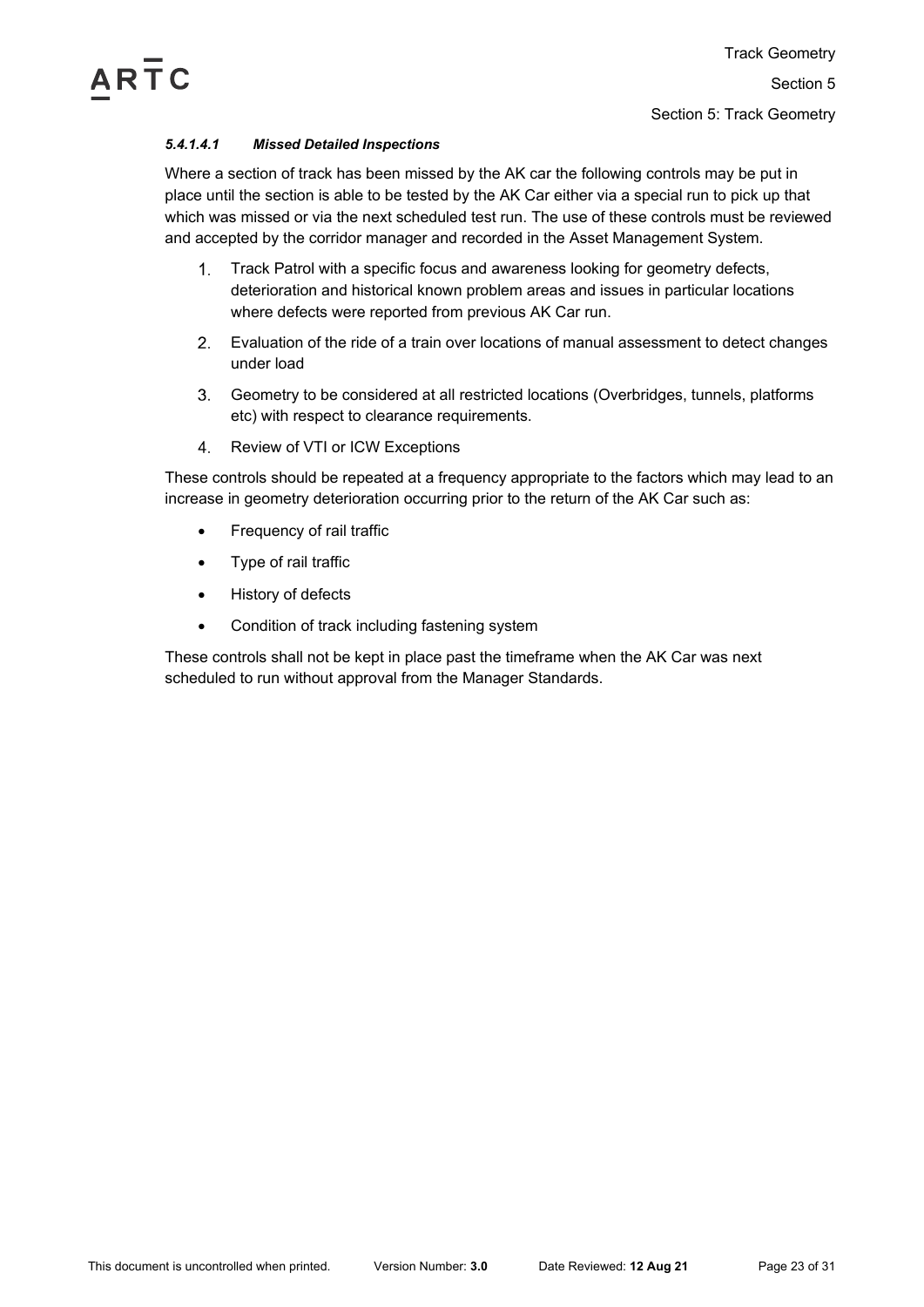

## <span id="page-23-0"></span> $5.4.2$ **Assessment**

The assessment of track geometry condition should incorporate the following:

### **Assessment and actions** 5.4.2.1

For track designed and constructed in accordance with the guidelines in this Code the assessment and response criteria for track geometry defects are given in [Table 5-16.](#page-26-0) This Table groups defects into defect bands for each measured parameter and method of measurement. The track is also grouped into speed bands. The response for a specific defect is determined from the intersection of the defect band (row) and the speed band (column).

[Table 5-17](#page-28-1) gives the response codes which define the maximum period which can be allowed to elapse before inspection and response action of identified geometric defects should be undertaken.

Imposing a lower speed restriction may moderate the response, i.e. by using the restricted speed to determine the response as though it were the original track speed. Speed restrictions can therefore be used to manage and prioritise the inspection and response action of defects. Use of a TSR to moderate the response as per [Table 5-16](#page-26-0) does not require CER approval.

A defect that is re-inspected and found to have not increased in size may be re-issued to the same response as previous.

The responses defined in [Table 5-16](#page-26-0) are based on isolated geometric defects. A more stringent response than that mandated by the geometry alone may be necessary if deterioration of the infrastructure both at the defect and on adjoining track is in evidence.

A CER may assess a defect and may provide approval to apply a less stringent response.

*Note: Only the application of a less stringent response requires CER approval*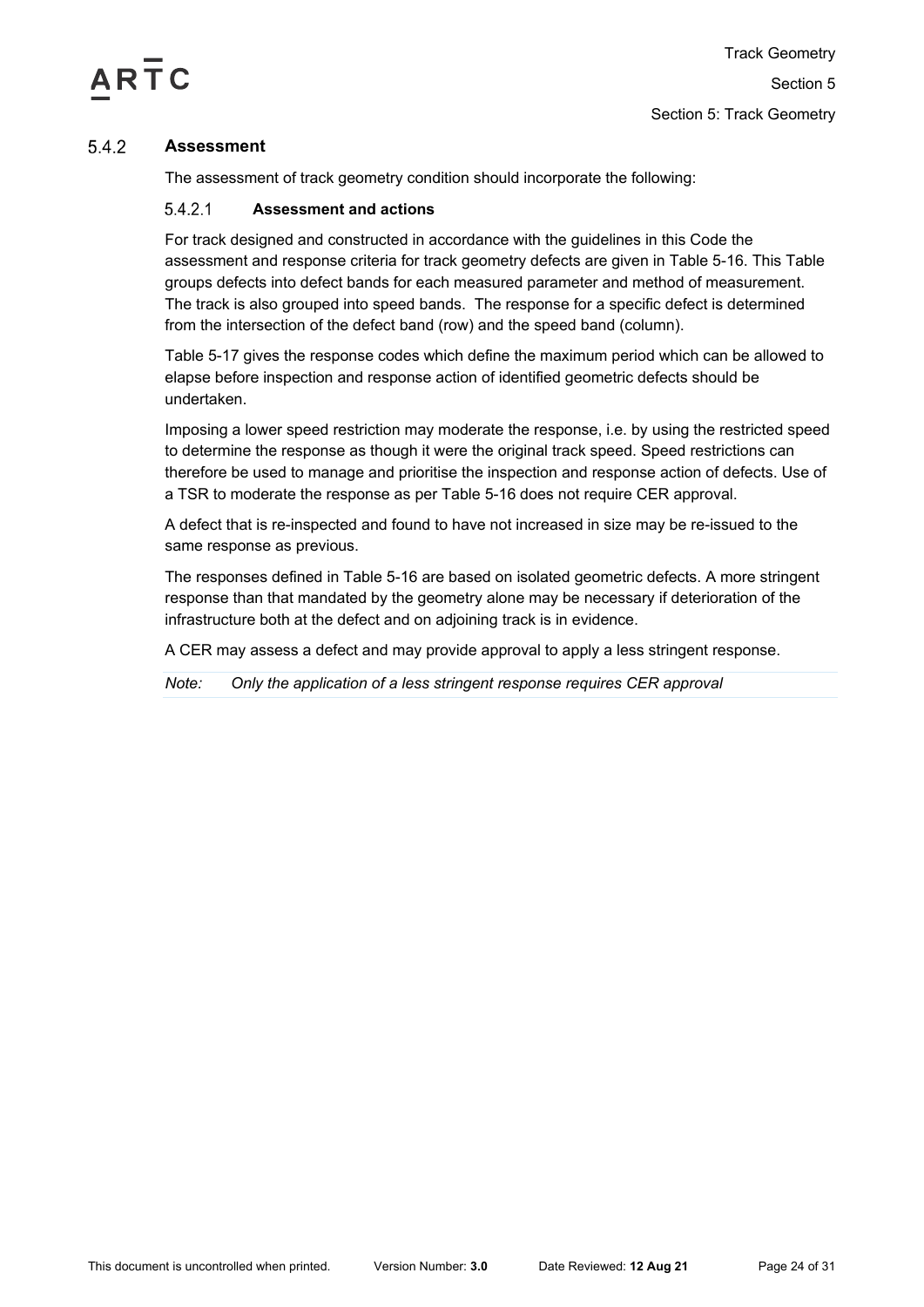

Section 5: Track Geometry

## $5.4.2.2$ **Geometry defect categories**

Limits have been specified in [Table 5-16](#page-26-0) for the following geometry defect categories:

|  | Table 5-15 - Description of geometry defects |  |
|--|----------------------------------------------|--|
|  |                                              |  |

| <b>TRACK GEOMETRY</b><br><b>DEFECT CATEGORY</b>                        |                         | <b>DESCRIPTION</b>                                                                                                                                                                                                                                                                                                                                                                                                                                                                 | <b>ROAMES</b><br><b>PARAMETER</b><br><b>NAME</b> |
|------------------------------------------------------------------------|-------------------------|------------------------------------------------------------------------------------------------------------------------------------------------------------------------------------------------------------------------------------------------------------------------------------------------------------------------------------------------------------------------------------------------------------------------------------------------------------------------------------|--------------------------------------------------|
| Gauge                                                                  | Wide                    | Gauge is measured between points on the gauge (or<br>inside) face of the rails 16 mm below the top.                                                                                                                                                                                                                                                                                                                                                                                | xGauge                                           |
|                                                                        | <b>Tight</b>            | Measurement of tight gauge includes the effect of any<br>rail head flow present.                                                                                                                                                                                                                                                                                                                                                                                                   |                                                  |
| Horizontal alignment                                                   |                         | Horizontal alignment is measured using the mid-<br>ordinate offset (versine) of a 10 m chord. Limits in<br>Table 5-16 have been set based on the variation from<br>the actual design versine.                                                                                                                                                                                                                                                                                      | versineLeft/<br>versineRight                     |
|                                                                        |                         | For defect bands A and B in Table 5-16, the minimum<br>radius negotiable by rolling stock is used as the<br>limiting criterion.                                                                                                                                                                                                                                                                                                                                                    |                                                  |
| 20 <sub>m</sub><br>Top<br>Inertial<br>(vertical<br>alignment)<br>Chord |                         | 20m inertial wavelength of the vertical surface                                                                                                                                                                                                                                                                                                                                                                                                                                    | xL_Surface20m/<br>xR_Surface20m                  |
|                                                                        | Short 6m                | Vertical alignment is assessed using a mid-ordinate<br>of a 6m chord                                                                                                                                                                                                                                                                                                                                                                                                               | topLeft_3_6m<br>topRight_3_6m                    |
| Cross level variation                                                  |                         | Cross level is the difference in level of the two rails at<br>a single point along the track. The variation in cross<br>level is measured as the variation from the design<br>cross level.                                                                                                                                                                                                                                                                                         | N/A                                              |
|                                                                        | Absolute superelevation | Measurement of the actual superelevation (cross<br>level)                                                                                                                                                                                                                                                                                                                                                                                                                          | SuperElevationFloat                              |
| Twist                                                                  | Long                    | Twist is the variation in actual track cross level (i.e.<br>the difference in level of the two rails) over a defined<br>length. Twist is to be assessed using two criteria,<br>Short twist is measured over 2 m and long twist is<br>measured over 14 m. Different long twist parameter<br>limits apply in transition curves than in other track (i.e.<br>tangent and circular curves), where the long twist<br>may be primarily the result of a designed cross level<br>variation | Twist14Xtn                                       |
|                                                                        | Short                   |                                                                                                                                                                                                                                                                                                                                                                                                                                                                                    | Twist2                                           |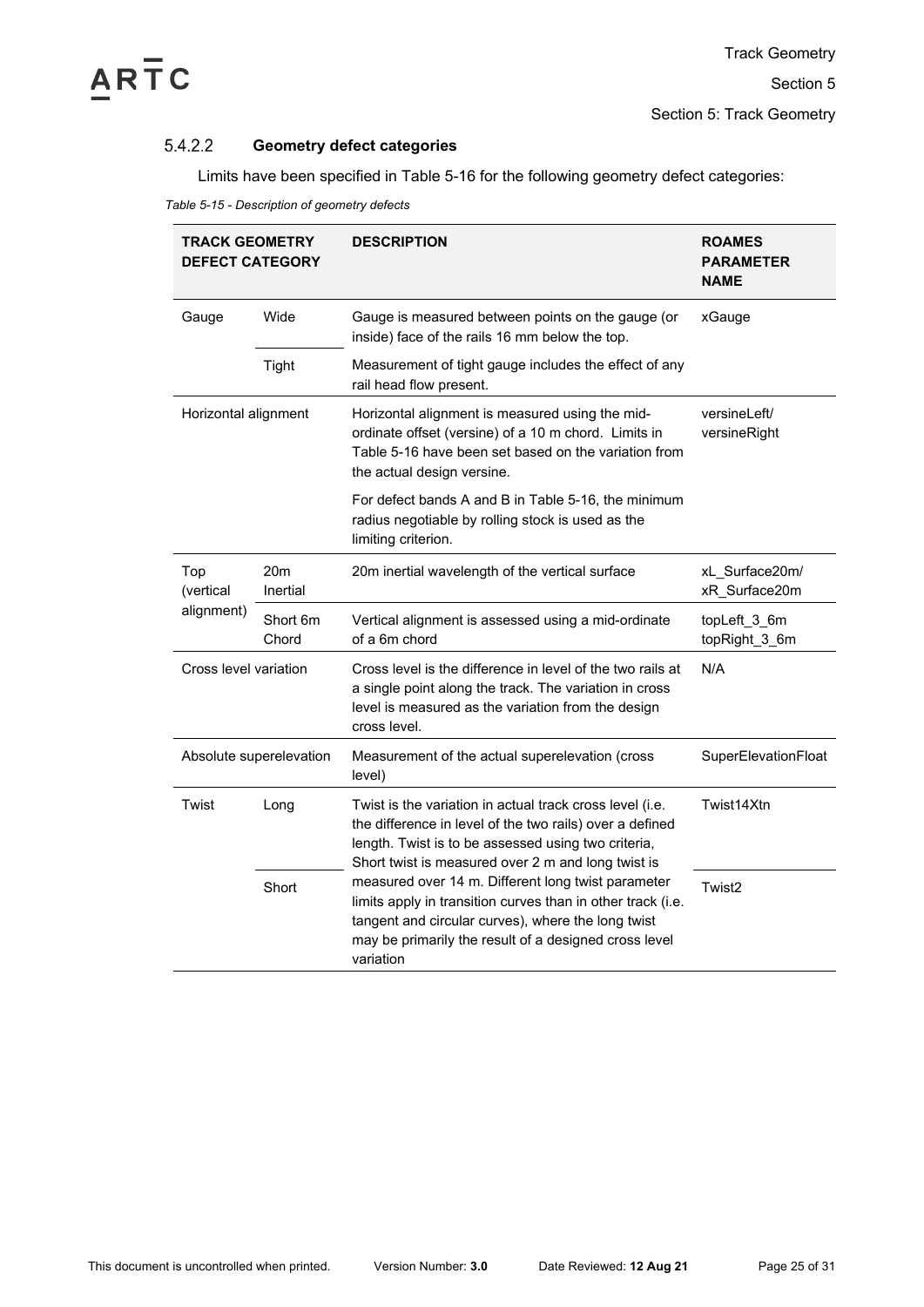

## 5.4.2.3 **Application**

Measured geometry conditions are set out by parameter band widths in [Table 5-16.](#page-26-0)

[Table 5-17](#page-28-1) (which details the response categories and actions) is to be used for all types of locomotives and rolling stock in operation on the ARTC network.

This section is provided to limit risk of derailment either by control of lateral to vertical force (L/V) ratio or conditions subject to rapid geometry deterioration.

[Table 5-16](#page-26-0) sets out the required geometry conditions for safe train operations on running lines managed by ARTC.

[Table 5-16](#page-26-0) nominates the default speed of trains appropriate to these geometry conditions. It is in the form of geometry exceedances at given speeds with response categories.

The speeds are based on geometry exceedent considerations only. Material condition may require lower speed limits until repaired. This is particularly relevant for gauge exceedances.

It should be noted that more restrictive criteria may be imposed due to the application of other standards e.g. clearance requirements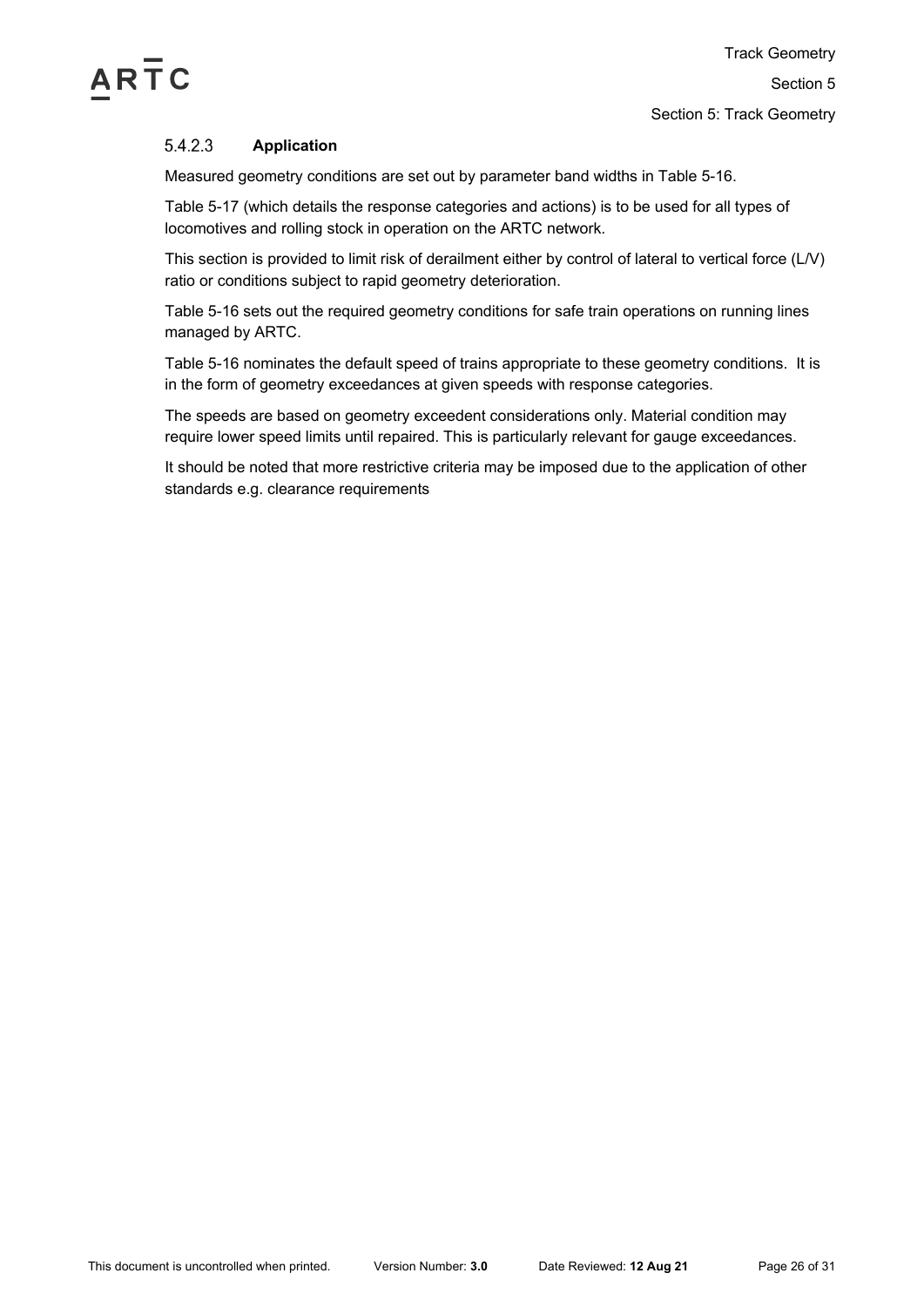

Section 5

Section 5: Track Geometry

| Table 5-16 - Geometry Defects – Response Category Maintenance Limits see note 6, 7 and 8 |  |  |  |  |
|------------------------------------------------------------------------------------------|--|--|--|--|
|------------------------------------------------------------------------------------------|--|--|--|--|

<span id="page-26-0"></span>

| <b>MEASURED PARAMETERS IN mm UNDER LOADED TRACK</b>                                                   |           |                                        |           |                                                           |                                            |                                        |                    | MAX. SPEED (F/P) [1]<br>f/p refers to Freight/Passenger<br>speed bands |                                                     |                                 |                                  |                |                | <b>DEFECT</b><br><b>BAND</b> |                |   |
|-------------------------------------------------------------------------------------------------------|-----------|----------------------------------------|-----------|-----------------------------------------------------------|--------------------------------------------|----------------------------------------|--------------------|------------------------------------------------------------------------|-----------------------------------------------------|---------------------------------|----------------------------------|----------------|----------------|------------------------------|----------------|---|
| Gauge [10]                                                                                            |           | Horizontal<br>Alignment <sup>[2]</sup> |           | Top <sup>[2]</sup>                                        |                                            | Twist                                  |                    |                                                                        |                                                     |                                 |                                  |                |                |                              |                |   |
| Wide<br>Tight                                                                                         |           | 10m chord [2] [3]                      |           | 20m Inertial [4]                                          | 6m Chord                                   | Long 14m                               |                    | Short <sup>[9]</sup>                                                   |                                                     |                                 |                                  |                |                |                              |                |   |
|                                                                                                       |           | A                                      | B         |                                                           |                                            | Transition                             | Non-<br>Transition | 2 <sub>m</sub>                                                         |                                                     | $\Omega$<br>$\overline{\alpha}$ | $\frac{1}{4}$<br>$\widetilde{Q}$ | 60/65          | 80/90          | 100/115                      | 115/160        |   |
|                                                                                                       |           |                                        |           |                                                           |                                            |                                        |                    | A                                                                      | B.                                                  |                                 |                                  |                |                |                              |                |   |
| $>38$                                                                                                 | >20       | >124                                   | >108      | $>42$                                                     | >40                                        | >74                                    | >70                | $>24$                                                                  | >20                                                 | E1                              | E1                               | E1             | E1             | E1                           | E1             | Α |
| 35-38                                                                                                 | 19-20     | 90-124                                 | 83-108    | 40-42                                                     | 36-40                                      | 65-74                                  | 61-70              | 23-24                                                                  | 19-20                                               | E2                              | E2                               | E <sub>2</sub> | E <sub>1</sub> | E <sub>1</sub>               | E <sub>1</sub> | B |
| 29-34                                                                                                 | $17 - 18$ | >45                                    | >34       | 36-39                                                     | 33-35                                      | 56-64                                  | 53-60              | 21-22                                                                  | $17 - 18$                                           | P <sub>2</sub>                  | P <sub>1</sub>                   | P <sub>1</sub> | E2             | E1                           | E1             | C |
| 27-28                                                                                                 | $15 - 16$ | 35-45                                  | 25-34     | 33-35                                                     | 30-32                                      | 50-55                                  | 47-52              | 19-20                                                                  | $15 - 16$                                           | N                               | N                                | P <sub>2</sub> | P <sub>1</sub> | E <sub>2</sub>               | E <sub>1</sub> | D |
| 25-26                                                                                                 | $13 - 14$ | 25-34                                  | 19-24     | 29-32                                                     | 27-29                                      | 43-49                                  | 41-46              | $17 - 18$                                                              | 13-14                                               | N                               | N                                | N              | P <sub>2</sub> | P <sub>1</sub>               | E2             | E |
| 23-24                                                                                                 | $11 - 12$ | 19-24                                  | $15 - 18$ | 27-28                                                     | 24-26                                      | 38-42                                  | 36-40              | $15 - 16$                                                              | $11 - 12$                                           | N                               | N                                | N              | N              | P <sub>2</sub>               | P <sub>1</sub> | F |
| $21 - 22$                                                                                             |           | $15 - 18$                              | $11 - 14$ | 24-26                                                     | 21-23                                      | 33-37                                  | 31-35              | $12 - 14$                                                              | $9 - 10$                                            | N                               | N                                | N              | N              | N                            | P <sub>2</sub> | G |
|                                                                                                       |           |                                        |           |                                                           |                                            | Cross level-Variation from design [11] |                    |                                                                        |                                                     |                                 |                                  |                |                |                              |                |   |
| Curved track including transitions (Radii <2000 m)<br>Tangent track and curve track radii             |           |                                        |           |                                                           |                                            |                                        |                    |                                                                        |                                                     |                                 |                                  |                |                |                              |                |   |
| $\geq$ 2000m                                                                                          |           |                                        |           | Insufficient superelevation based on maximum design speed |                                            |                                        |                    |                                                                        | Excess superelevation based on maximum design speed |                                 |                                  |                |                |                              |                |   |
| $>75$                                                                                                 |           | E1                                     | $>75$     | E1                                                        |                                            |                                        |                    |                                                                        | $>75$                                               | E1                              |                                  |                |                |                              |                | A |
| 51-75                                                                                                 |           | P <sub>2</sub>                         | $51 - 75$ | E2 plus restrict 40km/h below posted speed                |                                            |                                        |                    |                                                                        | 51-75                                               | P <sub>1</sub>                  |                                  |                |                |                              |                | B |
| 41-50                                                                                                 |           | P <sub>2</sub>                         | 41-50     |                                                           | E2 plus restrict 30km/h below posted speed |                                        |                    |                                                                        | 41-50                                               | P <sub>2</sub>                  |                                  |                |                |                              |                | C |
|                                                                                                       |           |                                        | 15-40     | P1 plus restrict 20km/h below posted speed                |                                            |                                        |                    |                                                                        | 15-40                                               | P <sub>2</sub>                  |                                  |                |                |                              |                | D |
|                                                                                                       |           |                                        |           |                                                           |                                            | Absolute superelevation                |                    |                                                                        |                                                     |                                 |                                  |                |                |                              |                |   |
| > 170mm requires E1 response<br>160mm to 170mm no response required                                   |           |                                        |           |                                                           |                                            |                                        |                    |                                                                        |                                                     |                                 |                                  |                |                |                              |                |   |
| (record as PN defect to indicate superelevation is approaching emergency response levels)<br>(Band A) |           |                                        |           |                                                           |                                            |                                        |                    |                                                                        |                                                     |                                 |                                  |                |                |                              |                |   |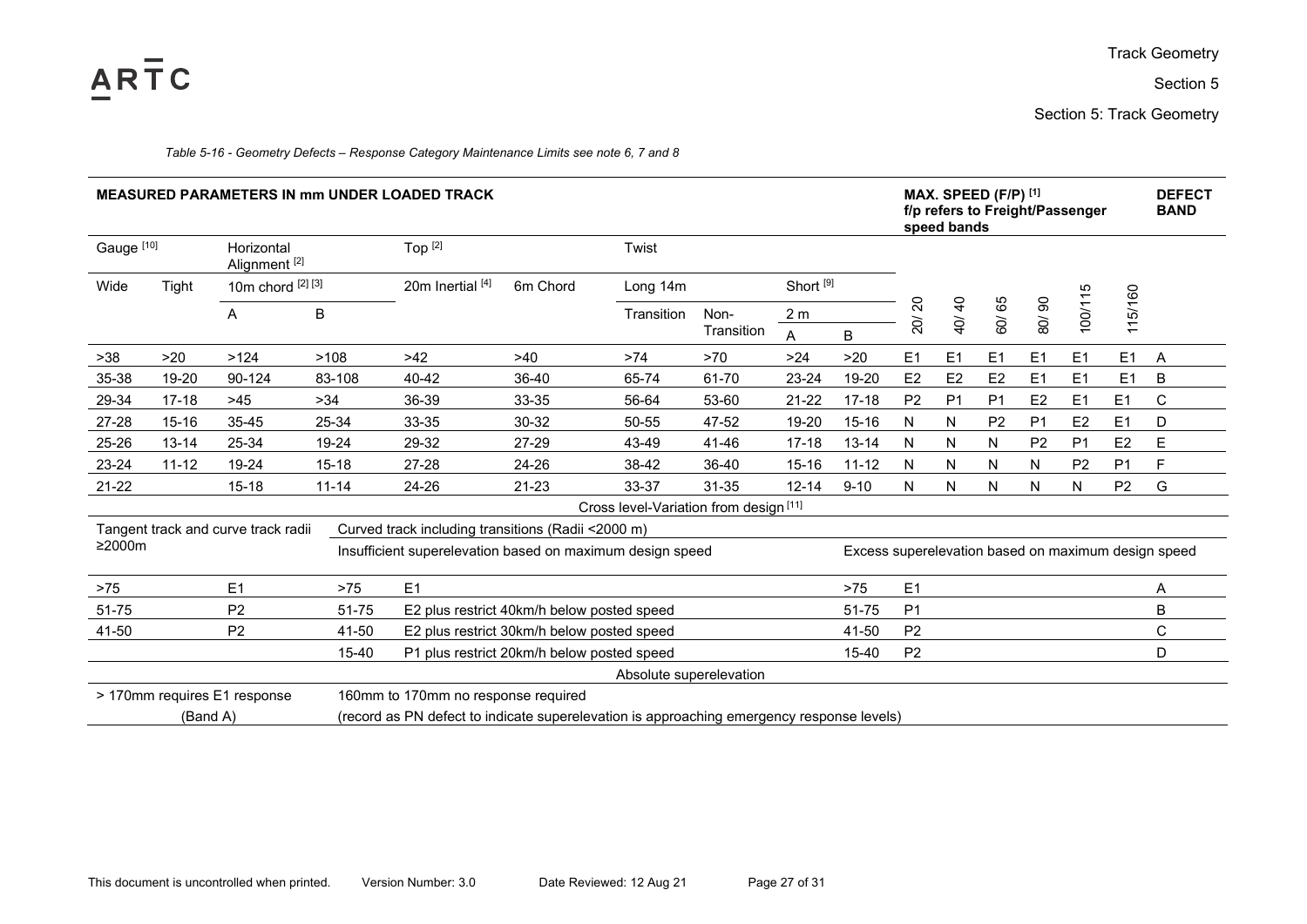

## *Notes:*

- *1. Passenger operations refer to locomotive hauled passenger trains with carriages not exceeding 16TAL.*
- *2. The horizontal alignment and top parameters relate to the specific chord lengths nominated. The values specified cannot be directly related to values for use with other measurement systems.*
- *3. Defect Bands A and B are actual versine measurements (not variation from design) for simple and compound curves. Where curves are reversing the actual versine should not exceed 125 mm. The remaining exceedances – i.e. Defect Bands C to G - are variations from design. The design versine can be calculated using the radius if known by (Versine (mm)= 12500/ (Radius (m))) or by using an average of 3 measurements on a section of the curve with the same radius unaffected by the line defect.*
- *4. These figures are calculated from a 20m wavelength inertial output from the system.*
- *5. All 6m chord defects reported before 01/10/2022 may be treated as PN. After this date they must be re-assessed classified as per this table.*
- *6. All geometry parameters used are based on the loaded conditions. Where static or unloaded measurements are taken a competent worker must assess for additional dynamic loading movement and determine if void or play indications need to be quantified and incorporated.*
- *7. The measured parameter limits set in the above table are derived from commonly occurring defects in actual conditions. Normally occurring multiple defects are provided for in the limits set, for example top and twist defects would commonly be expected to occur together. In such cases the most stringent response criterion of the two should be selected. Unusual combinations of defects that are considered to act together, for example horizontal alignment with twist should be subject to special consideration. A more stringent response than that specified for rectifying the defects individually should be considered.*
- *8. Actual defects shall be rounded down to the nearest mm when using this table.*
- *9. Limits for alignment and short twist headed "A" and "B" are to be applied as follows:*

*Limits in Column B - apply for curves that are operated at enhanced performance speeds (EP) with greater than 80mm superelevation deficiency. These limits apply to the transition as well as the curve. Limits in Column A - apply to all other ARTC tracks.*

- *10. In areas of concrete sleepers, measured side wear may be subtracted from the wide gauge defect value for defects with a P1 response and below.*
- *11. Insufficient and Excess Superelevation refers to variation from design applied superelevation (Ea).*

*To determine the variation, knowledge of the design superelevation is required. Some track recording cars may not be able to determine this parameter and alternative methods such as manual onsite assessment may be required.*

*The relevant asset management authority may alter the design and therefore apply an alternate Ea to remove the need for a speed restriction by applying an alternate superelevation deficiency value.*

*Refer to [5.2.1.1.2](#page-4-3) and [Table 5-2](#page-7-0) item 4 for details*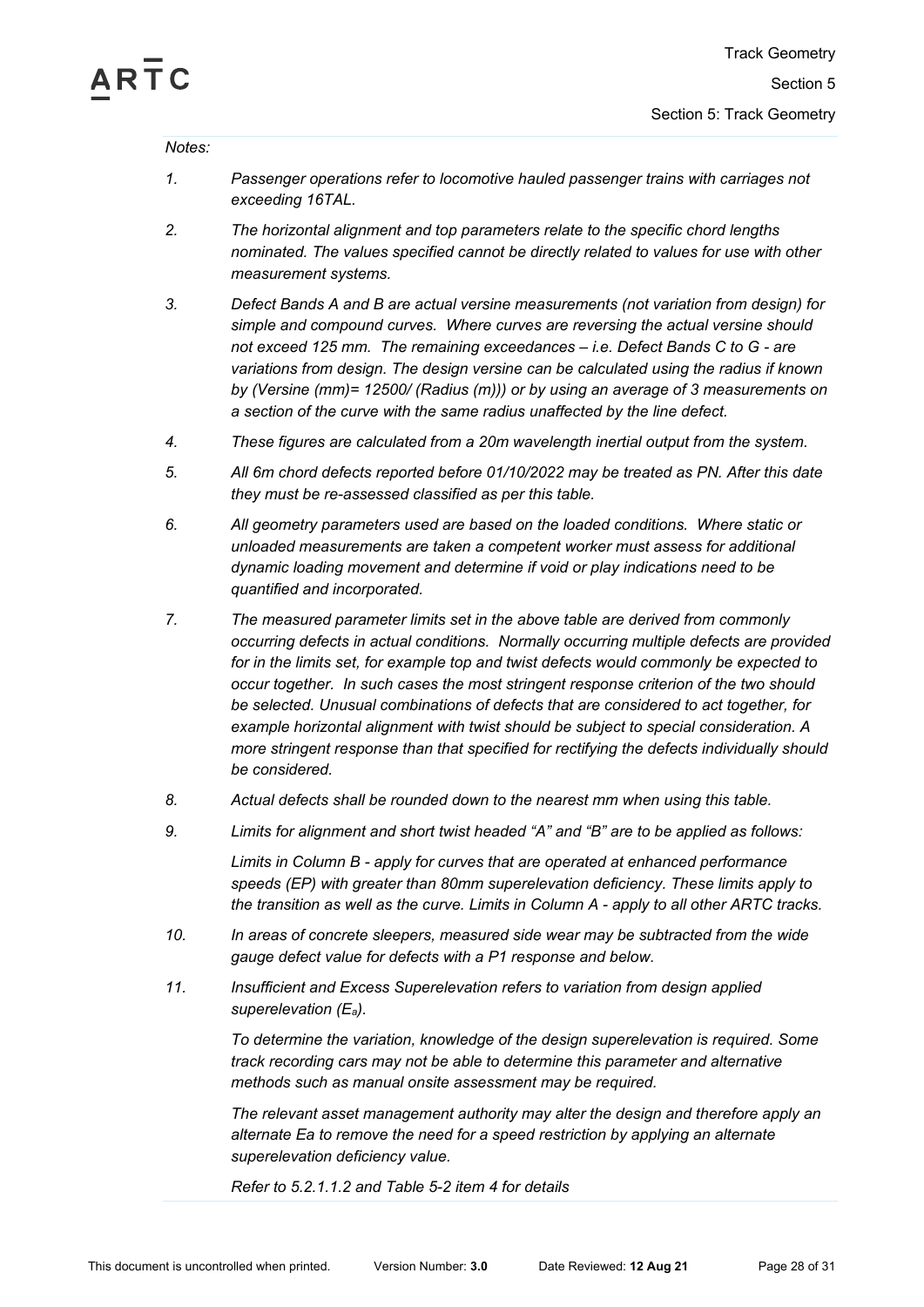<span id="page-28-1"></span>

| Table 5-17 - Defect response and action |
|-----------------------------------------|
|-----------------------------------------|

| <b>RESPONSE CATEGORY</b> | <b>INSPECT</b>                                                      | <b>RESPONSE</b>                     |                     |  |  |  |  |
|--------------------------|---------------------------------------------------------------------|-------------------------------------|---------------------|--|--|--|--|
| E1 (Emergency Class 1)   | Prior to next train                                                 | Repair                              | prior to next train |  |  |  |  |
| E2 (Emergency Class 2)   | Within 2 hours or prior to the<br>next train, whichever is greatest | Repair                              | within 24 hours     |  |  |  |  |
| P1 (Priority Class 1)    | Within 24 hrs                                                       | Repair                              | within 7 days       |  |  |  |  |
| P2 (Priority Class 2)    | Within 7 days                                                       | Repair or<br>Re-assess              | within 28 days      |  |  |  |  |
| N                        |                                                                     | Normal scheduled inspection regime. |                     |  |  |  |  |

*Notes:*

- *1. Where it is not practical to respond within the specified time a speed restriction should be applied to reduce the priority of the defect. The response timeframe for both inspection and repair for the reduced priority may then be used whilst that speed remains in place.*
- *2. If a Band A defect cannot be repaired within the specified time, trains may only pass the site following assessment by a Track Certifier, at a maximum speed of 10km/h and under the direction of a pilot. See section [5.4.3](#page-28-0) for a dispensation.*
- *3. If a Band B defect cannot be repaired within the specified time, trains may only pass the site following assessment by a Track Certifier and at a maximum speed of 20km/h. See section [5.4.3](#page-28-0) for a dispensation.*
- *4. For wide gauge normal operations may be permitted for defect bands C to G if the gauge widening is confirmed to be due to causes not expected to be prone to rapid deterioration, for instance curve wear or loss of insulating spacers. Check the track is secure against further widening due to lateral movement of the rail and the rail side wear limits are not exceeded.*

## <span id="page-28-2"></span><span id="page-28-0"></span>5.4.3 **Dispensation for Track Geometry Defects**

### 5.4.3.1 **General**

This clause is to be used to manage occasional temporary dispensation to the maximum allowable response times for inspect and repair of track geometry defects in [Table 5-17.](#page-28-1)where there is a justifiable reason for the inability to achieve the mandated response times.

The following are examples where a dispensation may be justified:

- Trains are closely following that will prevent responding staff from safely attending the fault.
- The lighting or the weather conditions when the defect is found do not allow responding staff to correctly locate and attend to the defect.
- The short notice diversion of the required maintenance resource would require the deferment of other planned work with equal or higher risk/consequences.

The following risk factors should be considered when considering dispensation:

• Frequency of rail traffic.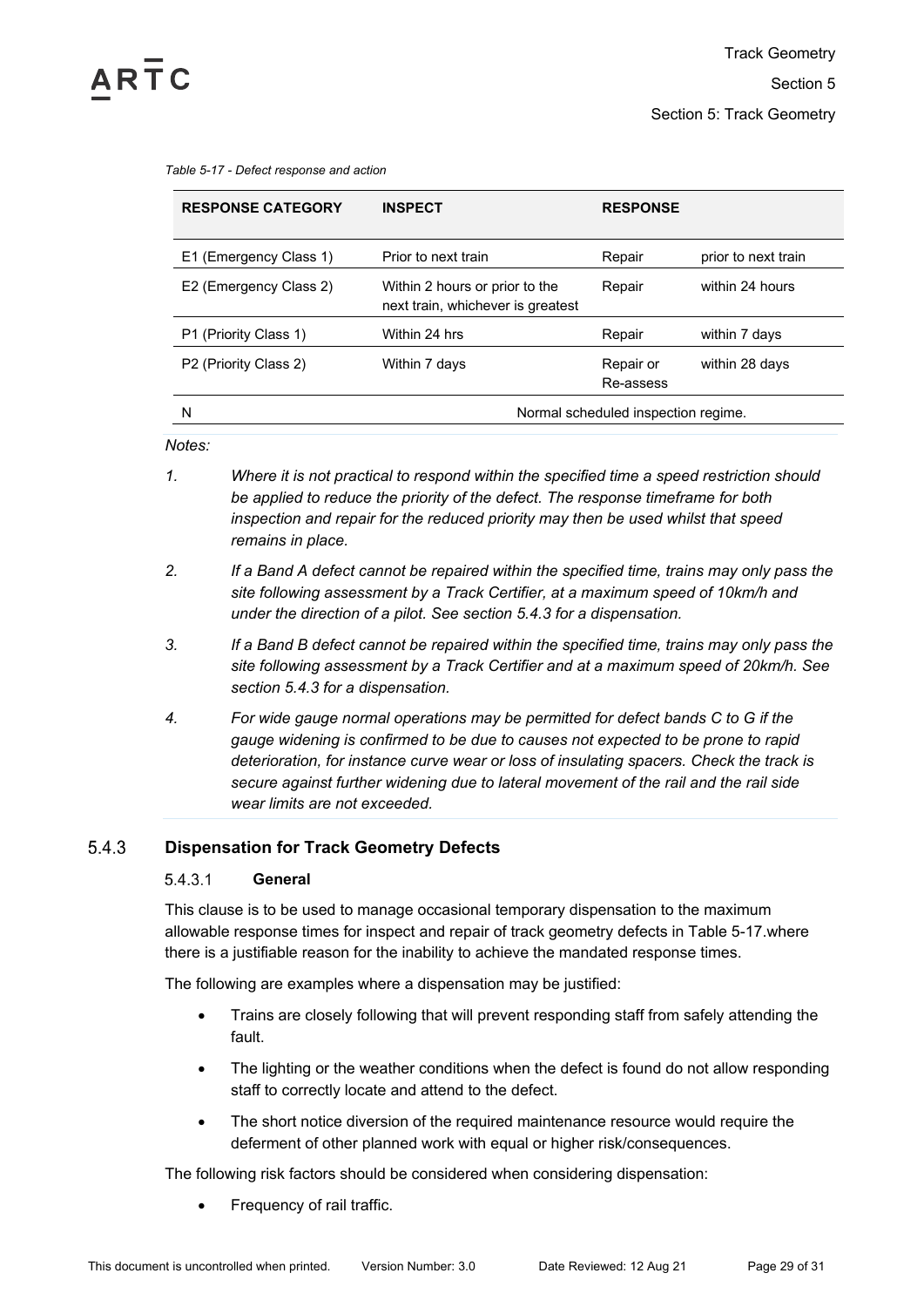# **ARTC**

- Type of rail traffic.
- Condition of track including fastening system.
- Track alignment (curve or tangent).
- Multiple lines.
- Location of the defect.
- How the track geometry car rode as it passed over the defect.

## 5.4.3.2 **Track Geometry Recording Car Inspector**

Track Geometry Recording Car Inspector on board the Track Recording Car considering section [5.4.3.1,](#page-28-2) may authorise extending of the response to defects found by the Track Recording Car as follows:

 $1<sup>1</sup>$ Band A

The inspect or repair times may be extended once, up to 24 hours from the time of discovery with a temporary speed restriction of no more than 20km/h.

 $2<sup>1</sup>$ Band B

The inspect or repair times may be extended once, up to 24 hours from the time of discovery with a temporary speed restriction of no more than 20km/h.

The extension is to consider how the car rode as it passed over the fault, the track recording car output indicated for all parameters and the configuration of the track at the location.

A record of evidence for extending the response time should be maintained. AK Cars Generated – Emergency E1 or E2 exceedances shall be annotated to document at a minimum the following information;

- Why has an extension been authorised (give reasons for decision),
- Time of dispensation, name, signature and RIW number of who provided the dispensation (competent person CER/ TGRCI).

## 5.4.3.3 **Civil Engineering Representative (CER)**

# *5.4.3.3.1 Track Geometry Defects*

If the cause of a defect is known and it is known that it will not deteriorate rapidly an alternate response to that allowed for the response category is permitted with appropriate documentation and approval by the CER.

# *5.4.3.3.2 Track Geometry Recording Car Faults*

There are times when the Track Geometry Recording Car reports faults that are considered spurious. In that case, alternative response time to that shown for either inspection or repair, or both inspection and repair, are permitted with the appropriate documentation and approval by the CER. The CER, or alternatively the Track Geometry Recording Car Inspector, is required to be present on the Track Geometry Recording Car to prepare the appropriate documentation. The appropriate documentation should include a description of the spurious reading, a description of the suspected cause of the spurious reading (if known), observation of the ride of the car, knowledge of the track and any discussion with the operators on the car. The defect can only be "signed off" after it has been verified by inspection.